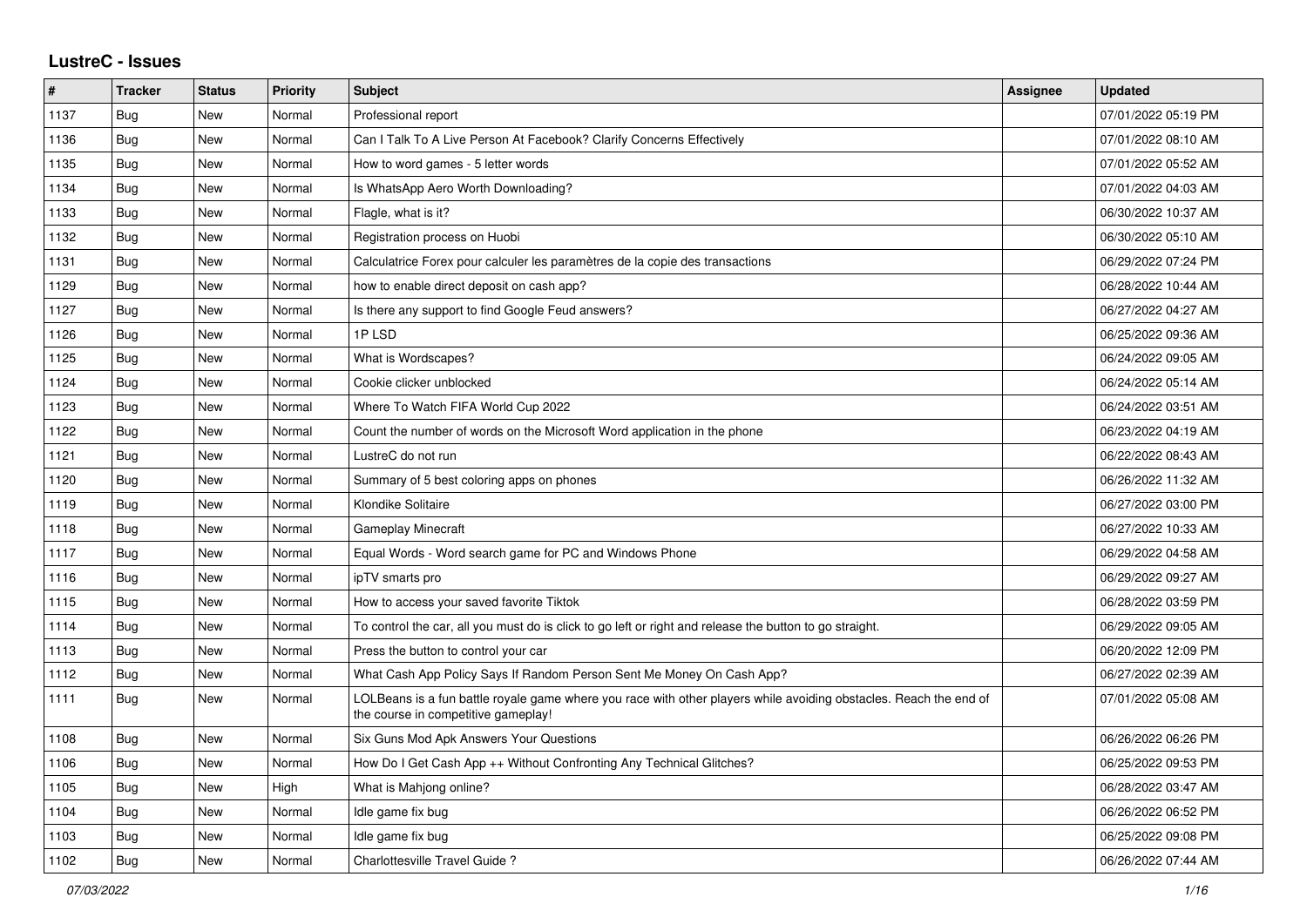| $\vert$ # | <b>Tracker</b> | <b>Status</b> | Priority | <b>Subject</b>                                              | Assignee | <b>Updated</b>      |
|-----------|----------------|---------------|----------|-------------------------------------------------------------|----------|---------------------|
| 1101      | Bug            | New           | Normal   | How to Delete Cash App History at once?                     |          | 06/27/2022 01:33 PM |
| 1098      | Bug            | New           | Normal   | Life of a Fisherman                                         |          | 06/26/2022 05:16 PM |
| 1097      | <b>Bug</b>     | New           | Normal   | Race and experience new life.                               |          | 06/26/2022 04:22 PM |
| 1096      | <b>Bug</b>     | New           | Normal   | Race and experience new life.                               |          | 06/26/2022 06:07 PM |
| 1094      | <b>Bug</b>     | <b>New</b>    | Normal   | What time does direct deposit hit Cash App?                 |          | 06/14/2022 03:27 PM |
| 1092      | Bug            | New           | Normal   | Ellison Estate Vineyard                                     |          | 06/20/2022 12:03 PM |
| 1091      | <b>Bug</b>     | New           | Normal   | Find family fun indoors and outdoors in the Jungfrau Region |          | 06/14/2022 09:33 AM |
| 1090      | Bug            | New           | Normal   | Pay Someone To Do My Assignment                             |          | 06/11/2022 03:15 PM |
| 1089      | Bug            | New           | Normal   | Pay Someone To Do My Assignment                             |          | 06/15/2022 04:44 AM |
| 1087      | Bug            | New           | Normal   | How do new writers start out?                               |          | 06/29/2022 10:43 AM |
| 1084      | Bug            | New           | Normal   | <b>Trippie Redd</b>                                         |          | 06/11/2022 09:05 AM |
| 1083      | Bug            | New           | Normal   | coin base review                                            |          | 06/11/2022 09:13 AM |
| 1082      | Bug            | New           | Normal   | Reset chime bank password without phone number              |          | 06/15/2022 11:56 AM |
| 1080      | <b>Bug</b>     | New           | Normal   | How to use Math Wallet   Nexo wallet   CoinTiger Exchange   |          | 06/15/2022 11:56 AM |
| 1079      | Bug            | New           | Normal   | How to get cheap psychology assignment?                     |          | 06/15/2022 06:00 AM |
| 1078      | <b>Bug</b>     | New           | Normal   | What Bank Is Cash App On Plaid? Find Clarity And Assistance |          | 06/15/2022 11:56 AM |
| 1077      | <b>Bug</b>     | New           | Normal   | Les excellentes façons d'utiliser ces images                |          | 07/02/2022 03:37 AM |
| 1076      | Bug            | New           | Normal   | DedicatedHosting4u                                          |          | 06/11/2022 09:15 AM |
| 1073      | <b>Bug</b>     | New           | Normal   | Cricut Design Space                                         |          | 07/01/2022 06:20 AM |
| 1072      | Bug            | New           | Normal   | ij.start canon                                              |          | 06/21/2022 06:56 PM |
| 1071      | Bug            | New           | Normal   | Cinema HD Review - Cinemahdv2.net                           |          | 06/21/2022 06:54 PM |
| 1069      | Bug            | New           | Normal   | how to get cash app support phone number 24*7 available     |          | 06/29/2022 05:37 PM |
| 1068      | Bug            | <b>New</b>    | Normal   | 123.hp.com/laserjet                                         |          | 05/31/2022 12:22 PM |
| 1067      | Bug            | New           | Normal   | Cricut.com/setup                                            |          | 05/31/2022 12:19 PM |
| 1065      | Bug            | New           | Normal   | The top foreign language training game in 2022              |          | 06/07/2022 04:05 AM |
| 1063      | <b>Bug</b>     | New           | Normal   | 123.hp.com/laserjet                                         |          | 05/28/2022 12:27 PM |
| 1062      | <b>Bug</b>     | New           | Normal   | Cricut.com/setup                                            |          | 05/28/2022 12:26 PM |
| 1061      | <b>Bug</b>     | New           | Normal   | Cricut.com/setup                                            |          | 05/28/2022 12:24 PM |
| 1060      | <b>Bug</b>     | New           | Normal   | How to Use Panda Helper to Speed Up Your iOS                |          | 05/28/2022 09:12 AM |
| 1059      | Bug            | New           | Normal   | 123.hp.com/laserjet                                         |          | 05/28/2022 08:29 AM |
| 1058      | Bug            | New           | Normal   | Cricut.com/setup                                            |          | 05/28/2022 08:28 AM |
| 1057      | <b>Bug</b>     | New           | Normal   | <b>CCPlay Education Edition APK</b>                         |          | 06/07/2022 04:07 AM |
| 1053      | <b>Bug</b>     | New           | Normal   | Game Geometry Dash                                          |          | 05/26/2022 11:30 AM |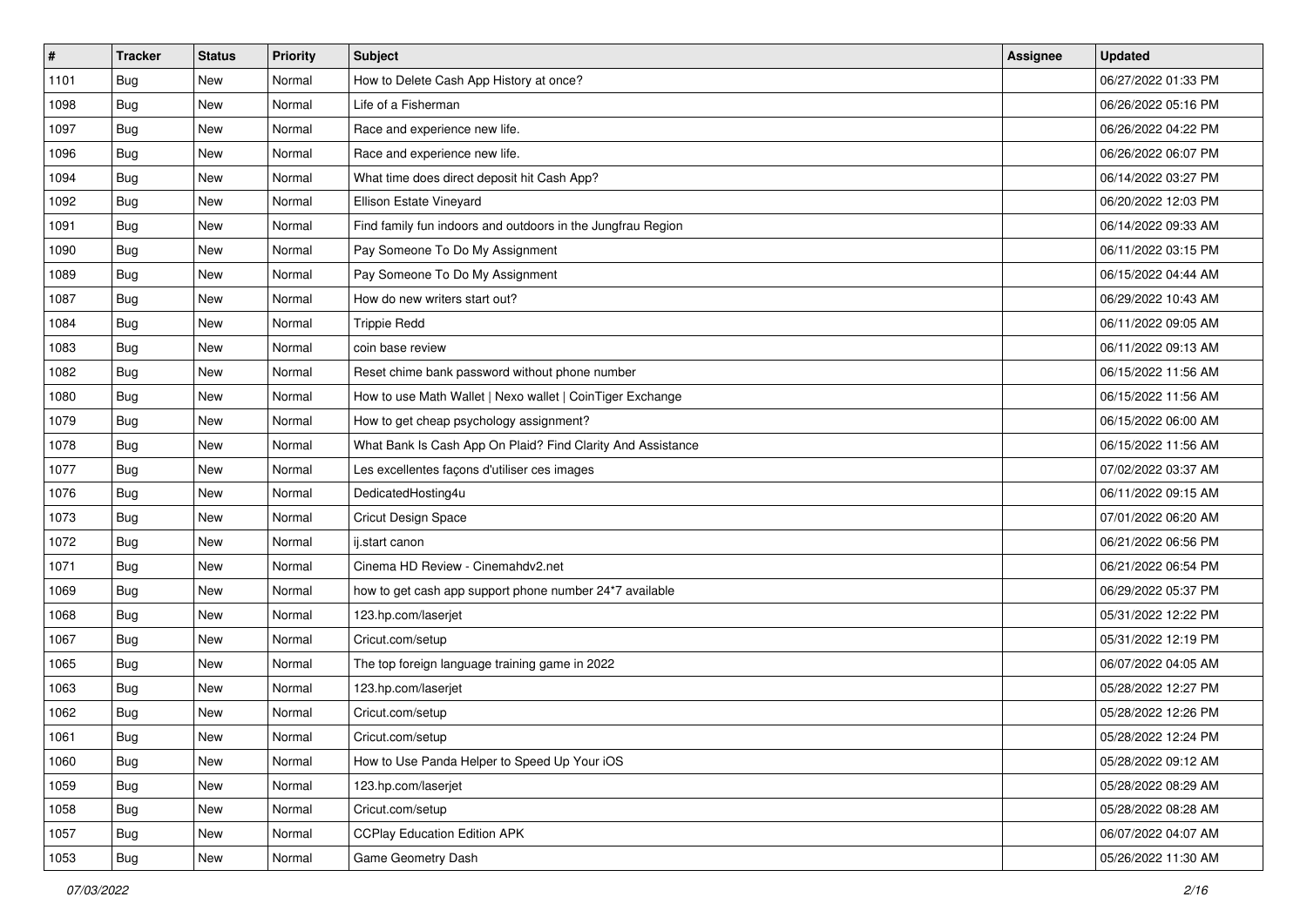| $\vert$ # | <b>Tracker</b> | <b>Status</b> | Priority | <b>Subject</b>                                                             | <b>Assignee</b> | <b>Updated</b>      |
|-----------|----------------|---------------|----------|----------------------------------------------------------------------------|-----------------|---------------------|
| 1052      | <b>Bug</b>     | New           | Normal   | Build Now GG is a new battle royale game.                                  |                 | 05/26/2022 04:24 AM |
| 1051      | Bug            | New           | Normal   | Dental Supplies USA                                                        |                 | 06/11/2022 09:20 PM |
| 1048      | <b>Bug</b>     | New           | Normal   | So zeigen Sie ein Instagram-Profilbild an und vergrößern es                |                 | 05/25/2022 06:56 AM |
| 1046      | <b>Bug</b>     | New           | Normal   | 123.hp.com/laserjet                                                        |                 | 05/24/2022 10:46 AM |
| 1045      | <b>Bug</b>     | <b>New</b>    | Normal   | Cricut.com/setup                                                           |                 | 05/24/2022 10:45 AM |
| 1044      | Bug            | New           | Normal   | Can I Disapprove If Random Person Sent Me Money On Cash App?               |                 | 05/26/2022 03:51 PM |
| 1043      | <b>Bug</b>     | New           | Normal   | What Is The Right Way To Troubleshoot Cash App Transfer Failed Problems?   |                 | 05/25/2022 01:16 PM |
| 1042      | Bug            | New           | Normal   | How to set up direct deposit on cash app?                                  |                 | 05/25/2022 01:17 PM |
| 1041      | Bug            | New           | Normal   | Count words in Word on the computer                                        |                 | 05/27/2022 02:16 PM |
| 1040      | Bug            | New           | Normal   | thabet                                                                     |                 | 05/19/2022 08:05 PM |
| 1039      | Bug            | New           | Normal   | How to Get Tickmill Bonuses for Free                                       |                 | 05/26/2022 05:43 PM |
| 1036      | Bug            | New           | Normal   | <b>VPS Material</b>                                                        |                 | 05/18/2022 09:34 PM |
| 1034      | Bug            | New           | Normal   | Download Teaching Feeling For Android                                      |                 | 05/20/2022 09:25 AM |
| 1033      | Bug            | New           | Normal   | The best slope 2 online games to play right now                            |                 | 05/17/2022 10:55 AM |
| 1032      | Bug            | New           | Normal   | How To Play The Wordle Game                                                |                 | 05/17/2022 10:37 AM |
| 1031      | <b>Bug</b>     | New           | Normal   | <b>IAFT Traders Union</b>                                                  |                 | 05/16/2022 03:14 PM |
| 1030      | <b>Bug</b>     | New           | Normal   | <b>IAFT Traders Union</b>                                                  |                 | 05/16/2022 03:13 PM |
| 1029      | Bug            | New           | Normal   | 5 Reasons Why People Love Coloring Pages?                                  |                 | 05/16/2022 11:53 AM |
| 1028      | <b>Bug</b>     | New           | Normal   | The Best Free Online Game to Play with Friends                             |                 | 05/16/2022 05:00 AM |
| 1027      | Bug            | New           | Normal   | Word hurdle: Viral and Fun Online Game                                     |                 | 06/25/2022 06:13 PM |
| 1026      | Bug            | New           | Normal   | New Puzzle Game for All Age - Dordle                                       |                 | 06/25/2022 06:17 PM |
| 1025      | Bug            | New           | Normal   | how to change the logo in wordpress                                        |                 | 06/25/2022 06:20 PM |
| 1024      | Bug            | <b>New</b>    | Normal   | How to choose the right broker                                             |                 | 06/25/2022 06:23 PM |
| 1023      | Bug            | New           | Normal   | Questions That Are Typically Asked About Trap The Cat                      |                 | 05/14/2022 03:51 AM |
| 1022      | Bug            | New           | Normal   | 123.hp.com/laserjet                                                        |                 | 05/13/2022 01:25 PM |
| 1021      | Bug            | New           | Normal   | Cricut.com/setup                                                           |                 | 05/26/2022 12:21 AM |
| 1020      | <b>Bug</b>     | New           | Normal   | Cricut.com/setup                                                           |                 | 05/13/2022 11:14 AM |
| 1019      | <b>Bug</b>     | New           | Normal   | Cricut.com/setup                                                           |                 | 05/13/2022 11:13 AM |
| 1018      | <b>Bug</b>     | New           | Normal   | So erhalten Sie ein kostenloses Hörbuch                                    |                 | 07/02/2022 09:21 PM |
| 1016      | Bug            | New           | Normal   | Klondike Solitaire                                                         |                 | 05/12/2022 09:03 AM |
| 1015      | Bug            | New           | Normal   | Is it possible to send books for free?                                     |                 | 05/11/2022 04:05 PM |
| 1014      | Bug            | New           | Normal   | how to get chime routing and account number ? chime routing number florida |                 | 05/11/2022 12:42 PM |
| 1013      | <b>Bug</b>     | New           | Normal   | ij.start canon                                                             |                 | 05/11/2022 11:31 AM |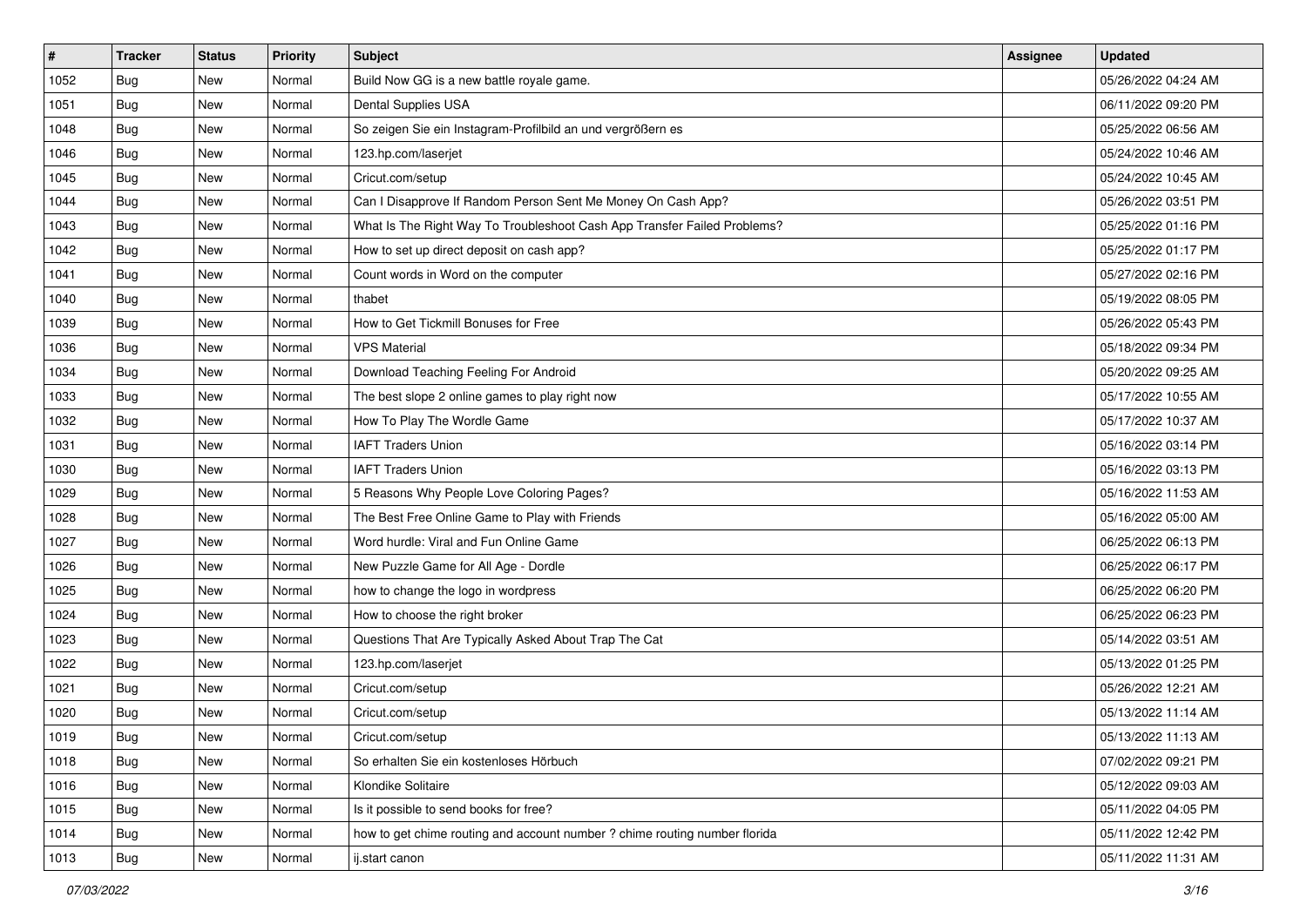| $\vert$ # | <b>Tracker</b> | <b>Status</b> | Priority | <b>Subject</b>                                                    | Assignee | <b>Updated</b>      |
|-----------|----------------|---------------|----------|-------------------------------------------------------------------|----------|---------------------|
| 1012      | Bug            | New           | Normal   | Cricut.com/setup                                                  |          | 05/11/2022 11:30 AM |
| 1011      | Bug            | New           | Normal   | Summary of 10 best coloring apps on phones                        |          | 05/11/2022 10:58 AM |
| 1009      | Bug            | New           | Normal   | How to change routing number on Cash App?                         |          | 05/11/2022 07:13 AM |
| 1008      | <b>Bug</b>     | New           | Normal   | Who was the first black woman to anchor a newscast?               |          | 05/10/2022 03:13 PM |
| 1007      | <b>Bug</b>     | <b>New</b>    | Normal   | "ij.start canon                                                   |          | 05/18/2022 10:40 AM |
| 1006      | Bug            | New           | Normal   | Cricut.com/setup                                                  |          | 05/10/2022 01:22 PM |
| 1005      | <b>Bug</b>     | New           | High     | Nursing Assignment Help in UK                                     |          | 05/13/2022 05:33 PM |
| 1004      | Bug            | New           | Normal   | you get to pinch and drag a man with a very flexible face         |          | 05/10/2022 10:59 AM |
| 1002      | Bug            | New           | Normal   | Chemistry Assignment Help                                         |          | 06/04/2022 09:58 AM |
| 1001      | Bug            | <b>New</b>    | Normal   | Venmo Keep Saying Error?                                          |          | 06/27/2022 02:20 AM |
| 999       | Bug            | New           | Normal   | Is there a way to find Google Feud answers?                       |          | 06/28/2022 01:27 AM |
| 998       | Bug            | New           | Normal   | Is It Hard to Solve Wordle An                                     |          | 06/27/2022 12:24 AM |
| 997       | Bug            | New           | Normal   | 123.hp.com/laserjet                                               |          | 06/28/2022 09:48 AM |
| 996       | <b>Bug</b>     | New           | Normal   | Cricut.com/setup                                                  |          | 06/27/2022 07:12 AM |
| 993       | Bug            | New           | Normal   | IO Games Free Online                                              |          | 06/26/2022 09:41 AM |
| 992       | Bug            | New           | Normal   | So vergrößern Sie Ihr Instagram-Profilbild                        |          | 06/26/2022 11:29 PM |
| 991       | <b>Bug</b>     | New           | Normal   | <b>MDMA MOLLY</b>                                                 |          | 05/03/2022 12:03 AM |
| 990       | Bug            | <b>New</b>    | Normal   | Mushrooms                                                         |          | 06/26/2022 05:41 AM |
| 989       | <b>Bug</b>     | New           | Normal   | Barewoods Wax Cigar                                               |          | 06/26/2022 09:19 AM |
| 988       | Bug            | New           | Normal   | <b>Medicinal Mushrooms</b>                                        |          | 06/27/2022 09:33 AM |
| 987       | <b>Bug</b>     | New           | Normal   | <b>Medicinal Mushrooms</b>                                        |          | 06/27/2022 07:13 PM |
| 985       | <b>Bug</b>     | New           | Normal   | Find out the vitality of Facebook Phone Number:                   |          | 06/27/2022 05:39 AM |
| 984       | Bug            | <b>New</b>    | Normal   | How to disable, permanently delete Twitter account on phone, PC   |          | 06/26/2022 08:28 AM |
| 983       | Bug            | New           | Normal   | Finding issue in tekken 3 game?                                   |          | 06/28/2022 03:26 AM |
| 982       | Bug            | New           | Normal   | Five sites that let you download free scenarios for your iPhone   |          | 05/07/2022 09:34 PM |
| 981       | Bug            | New           | Normal   | VidMate Mod APK                                                   |          | 06/28/2022 11:24 AM |
| 980       | <b>Bug</b>     | New           | Normal   | Free Gas Cards for the Unemployed                                 |          | 06/28/2022 02:54 PM |
| 979       | <b>Bug</b>     | New           | Normal   | Free Gas Cards for the Unemployed                                 |          | 06/25/2022 09:02 PM |
| 978       | <b>Bug</b>     | New           | Normal   | Delamore Lodge is a place to stay.                                |          | 06/27/2022 04:57 AM |
| 977       | Bug            | New           | Normal   | Fans of the Old Country will like this book.                      |          | 06/26/2022 05:54 AM |
| 975       | Bug            | New           | Normal   | Payback 2 Mod APK                                                 |          | 05/05/2022 10:56 AM |
| 974       | <b>Bug</b>     | New           | Normal   | Watch NCAA Football Live Streaming Free                           |          | 06/26/2022 05:33 PM |
| 972       | Bug            | New           | Normal   | How To Borrow Money From The Cash App? Get To Know About The Same |          | 04/25/2022 07:30 AM |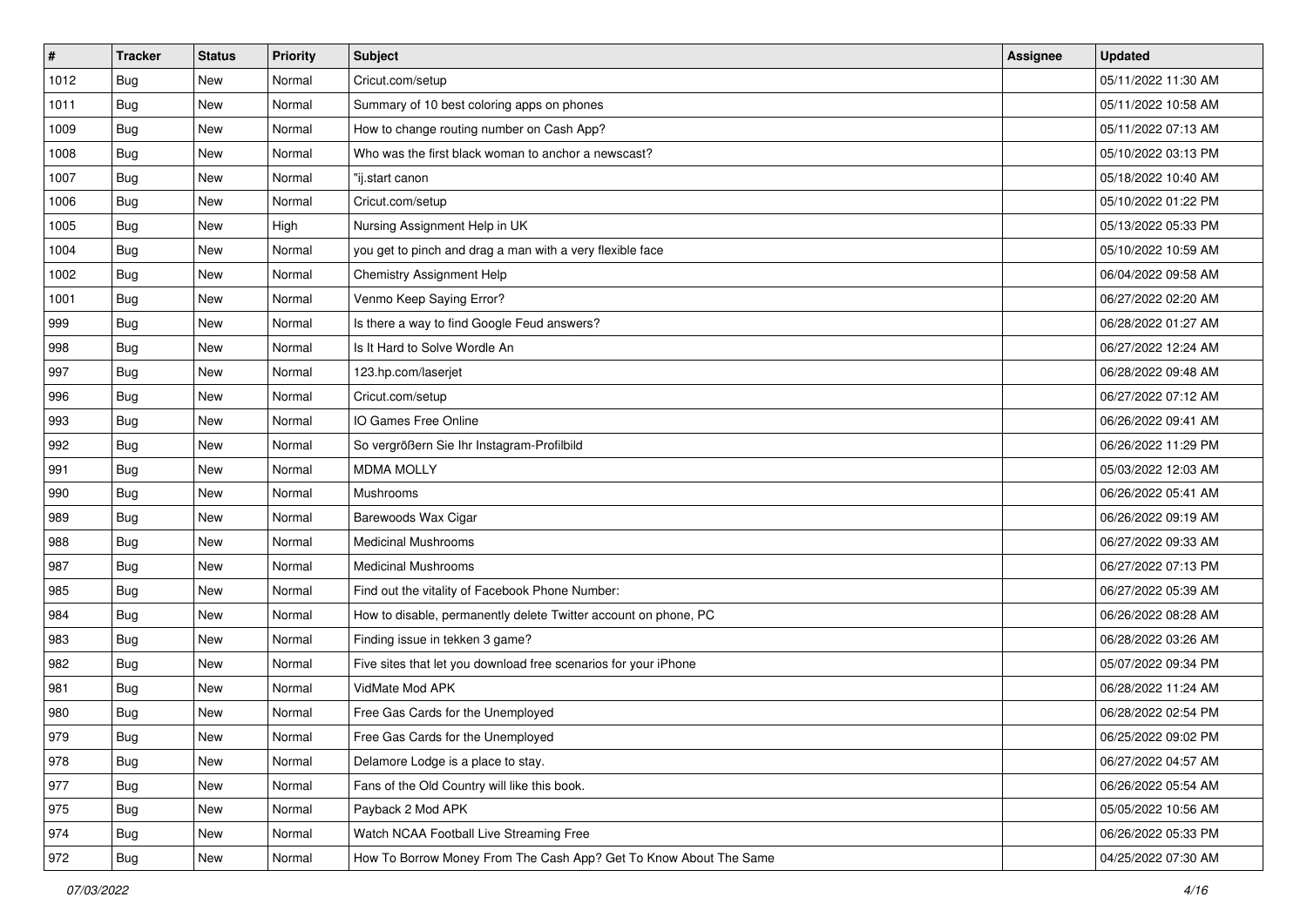| $\vert$ # | <b>Tracker</b> | <b>Status</b> | <b>Priority</b> | Subject                                                                                | <b>Assignee</b> | <b>Updated</b>      |
|-----------|----------------|---------------|-----------------|----------------------------------------------------------------------------------------|-----------------|---------------------|
| 971       | <b>Bug</b>     | New           | Normal          | How Do I Check Balance On Cash App Card With Optimum Ease?                             |                 | 06/27/2022 08:16 PM |
| 970       | Bug            | New           | Normal          | The Amount Of Time Does Cash App Direct Deposit Time Take?                             |                 | 06/26/2022 07:32 PM |
| 969       | Bug            | New           | Normal          | Watch NCAA Football Live Match Free                                                    |                 | 06/28/2022 01:31 PM |
| 966       | Bug            | New           | Normal          | How to Download the Filmes                                                             |                 | 06/27/2022 03:25 AM |
| 965       | <b>Bug</b>     | New           | Normal          | Go with cash app customer service to know where I can load my cash app card            |                 | 06/28/2022 04:30 AM |
| 964       | Bug            | New           | Normal          | Can I Fix Cash App Transfer Failed Issues By Adding Sufficient Funds?                  |                 | 06/26/2022 07:21 AM |
| 962       | Bug            | New           | Normal          | Kostenlose Hörbücher                                                                   |                 | 06/26/2022 10:45 PM |
| 961       | <b>Bug</b>     | New           | Normal          | TeaTv is an Android                                                                    |                 | 06/26/2022 02:02 PM |
| 959       | <b>Bug</b>     | New           | Normal          | Get connected with cash app team-How to get money off cash app at walmart without card |                 | 06/27/2022 08:52 AM |
| 958       | Bug            | New           | Normal          | Avail Cash app support service to know Sutton bank cash app number                     |                 | 06/26/2022 08:46 AM |
| 957       | Bug            | New           | Normal          | From Where I Can Get Cheap Writing Services?                                           |                 | 04/20/2022 05:06 AM |
| 956       | <b>Bug</b>     | New           | Normal          | FNF Free Mods Online                                                                   |                 | 06/25/2022 09:59 PM |
| 954       | Bug            | New           | Normal          | AZ Screen Recorder Mod                                                                 |                 | 06/25/2022 11:24 PM |
| 953       | <b>Bug</b>     | New           | Normal          | Manga Dogs - Read Your Favorite Comics on Your Smartphone                              |                 | 06/27/2022 03:53 PM |
| 952       | <b>Bug</b>     | New           | Normal          | Canon IJ Network Tool                                                                  |                 | 06/26/2022 10:35 AM |
| 951       | Bug            | New           | Normal          | Canon.com/ijsetup                                                                      |                 | 06/27/2022 07:56 PM |
| 950       | Bug            | New           | Normal          | ij.start canon                                                                         |                 | 06/26/2022 04:35 AM |
| 949       | Bug            | New           | Normal          | <b>Educational Games</b>                                                               |                 | 06/15/2022 09:11 PM |
| 948       | <b>Bug</b>     | New           | Normal          | Canon IJ Network Tool                                                                  |                 | 06/27/2022 09:30 PM |
| 947       | Bug            | New           | Normal          | is Disney Now and Disney Plus different?                                               |                 | 04/14/2022 09:53 AM |
| 946       | <b>Bug</b>     | New           | Normal          | What is Plex and Is Plex Legal?                                                        |                 | 06/26/2022 05:23 AM |
| 945       | <b>Bug</b>     | New           | Normal          | TikTok 18 Mod Apk For Your Android                                                     |                 | 04/13/2022 09:32 AM |
| 943       | Bug            | <b>New</b>    | Normal          | ij.start canon                                                                         |                 | 04/13/2022 08:52 AM |
| 942       | Bug            | New           | Normal          | Canon IJ Network Tool                                                                  |                 | 04/13/2022 08:45 AM |
| 941       | Bug            | New           | Normal          | is Disney Now and Disney Plus different?                                               |                 | 06/26/2022 12:10 PM |
| 940       | Bug            | <b>New</b>    | Normal          | What is Plex and Is Plex Legal?                                                        |                 | 06/26/2022 04:50 PM |
| 935       | <b>Bug</b>     | New           | Normal          | MovieBox Pro Apk - Watch Movies and TV Shows on Your Android Phone                     |                 | 06/26/2022 04:11 AM |
| 934       | <b>Bug</b>     | New           | Normal          | MovieBox Pro Apk - Watch Movies and TV Shows on Your Android Phone                     |                 | 05/10/2022 11:01 AM |
| 933       | Bug            | New           | Normal          | How Can I Watch Movies on My Mobile Phone                                              |                 | 06/24/2022 12:55 AM |
| 932       | Bug            | New           | Normal          | The best epic, long-playing PC games will consume days of your life.                   |                 | 05/15/2022 07:44 PM |
| 930       | Bug            | New           | Normal          | The best free games online                                                             |                 | 04/12/2022 09:05 AM |
| 929       | <b>Bug</b>     | New           | Normal          | Canon IJ Network Tool                                                                  |                 | 04/12/2022 08:32 AM |
| 928       | <b>Bug</b>     | New           | Normal          | How Does Sutton Bank Cash App Customer Service Help In Answering Your Questions?       |                 | 04/12/2022 11:36 AM |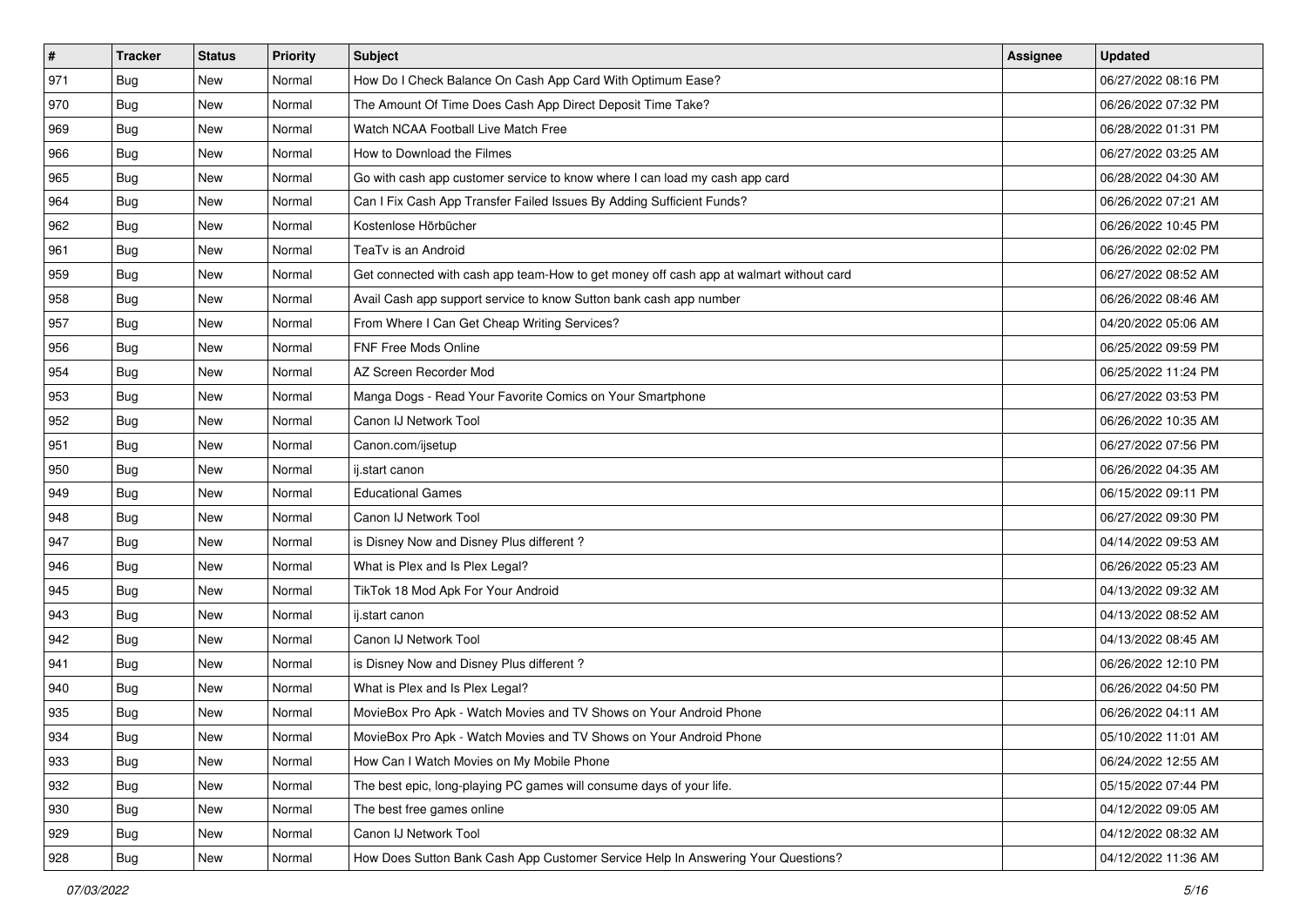| #   | <b>Tracker</b> | <b>Status</b> | Priority | <b>Subject</b>                                                              | <b>Assignee</b> | <b>Updated</b>      |
|-----|----------------|---------------|----------|-----------------------------------------------------------------------------|-----------------|---------------------|
| 926 | <b>Bug</b>     | New           | Normal   | tavor 7                                                                     |                 | 06/22/2022 05:08 PM |
| 925 | Bug            | New           | Normal   | tavor 7                                                                     |                 | 06/15/2022 03:45 AM |
| 924 | <b>Bug</b>     | New           | Normal   | buy tec 9                                                                   |                 | 04/11/2022 02:54 PM |
| 923 | <b>Bug</b>     | New           | Normal   | frenchies for sale                                                          |                 | 04/11/2022 02:35 PM |
| 922 | Bug            | <b>New</b>    | Normal   | Why Is The Need For Assignment Writing Services?                            |                 | 07/03/2022 03:33 PM |
| 921 | Bug            | New           | Normal   | Canon IJ Network Tool                                                       |                 | 04/11/2022 09:00 AM |
| 920 | <b>Bug</b>     | New           | Normal   | Where I Can Get Essay Writing Services?                                     |                 | 04/11/2022 08:35 AM |
| 918 | Bug            | New           | Normal   | Antivirus for IOS                                                           |                 | 06/16/2022 10:36 PM |
| 917 | Bug            | New           | Normal   | Random Person Sent Me Money on Cash App-find solution?                      |                 | 04/09/2022 12:32 PM |
| 916 | Bug            | <b>New</b>    | Normal   | How long does it take to write a book?                                      |                 | 04/07/2022 12:15 PM |
| 915 | Bug            | New           | Normal   | Finance dissertation writing                                                |                 | 04/07/2022 09:22 AM |
| 914 | Bug            | New           | Normal   | Wordle: how to play fashion games for free?                                 |                 | 04/07/2022 08:30 AM |
| 913 | Bug            | New           | Normal   | Canon IJ Network Tool                                                       |                 | 04/07/2022 06:21 AM |
| 912 | <b>Bug</b>     | <b>New</b>    | Normal   | <b>Cuphead Mobile Game Review</b>                                           |                 | 06/09/2022 10:14 AM |
| 911 | Bug            | New           | Normal   | Aluminum Windows & Doors                                                    |                 | 04/06/2022 08:10 PM |
| 910 | Bug            | New           | Normal   | Each content looks unisize or not formated                                  |                 | 04/06/2022 11:21 AM |
| 909 | <b>Bug</b>     | New           | Normal   | Toca Life World APK                                                         |                 | 04/06/2022 04:52 AM |
| 908 | <b>Bug</b>     | <b>New</b>    | Normal   | Toca Life World APK                                                         |                 | 04/06/2022 03:18 AM |
| 907 | Bug            | New           | Normal   | Canon IJ Network Tool                                                       |                 | 04/04/2022 10:43 AM |
| 906 | Bug            | New           | Normal   | How To Change Cash App From Business To Personal Account For Any Reasons?   |                 | 04/04/2022 09:57 AM |
| 905 | <b>Bug</b>     | New           | Normal   | MINI MILITIA MOD APK                                                        |                 | 05/19/2022 01:54 PM |
| 898 | Bug            | New           | Normal   | Shadow Fight 2 Mod APK                                                      |                 | 04/02/2022 09:17 AM |
| 895 | Bug            | <b>New</b>    | Normal   | Cash App Scams                                                              |                 | 06/18/2022 02:36 PM |
| 893 | Bug            | New           | Normal   | klingeltone                                                                 |                 | 04/13/2022 11:06 AM |
| 892 | Bug            | New           | Normal   | Good game                                                                   |                 | 07/01/2022 10:25 AM |
| 891 | <b>Bug</b>     | New           | Normal   | The most interesting game today, have you tried it?                         |                 | 04/01/2022 09:17 AM |
| 889 | <b>Bug</b>     | New           | Normal   | What is Plex and how it's work?                                             |                 | 04/01/2022 09:14 AM |
| 888 | <b>Bug</b>     | New           | Normal   | Is the Fox News Channel on Roku free?                                       |                 | 06/28/2022 06:58 PM |
| 887 | <b>Bug</b>     | New           | Normal   | What is Plex and how it's work?                                             |                 | 04/01/2022 09:16 AM |
| 886 | Bug            | New           | Normal   | Is the Fox News Channel on Roku free?                                       |                 | 06/28/2022 09:36 PM |
| 885 | Bug            | New           | Normal   | How to Install the Tele Latino App For Android                              |                 | 03/28/2022 04:10 AM |
| 884 | <b>Bug</b>     | New           | Normal   | Why do Subway Surfers popular                                               |                 | 04/01/2022 09:16 AM |
| 883 | <b>Bug</b>     | New           | Normal   | Langweilen Sie sich jemals bei der gleichen alten Schriftart auf Instagram? |                 | 04/01/2022 09:16 AM |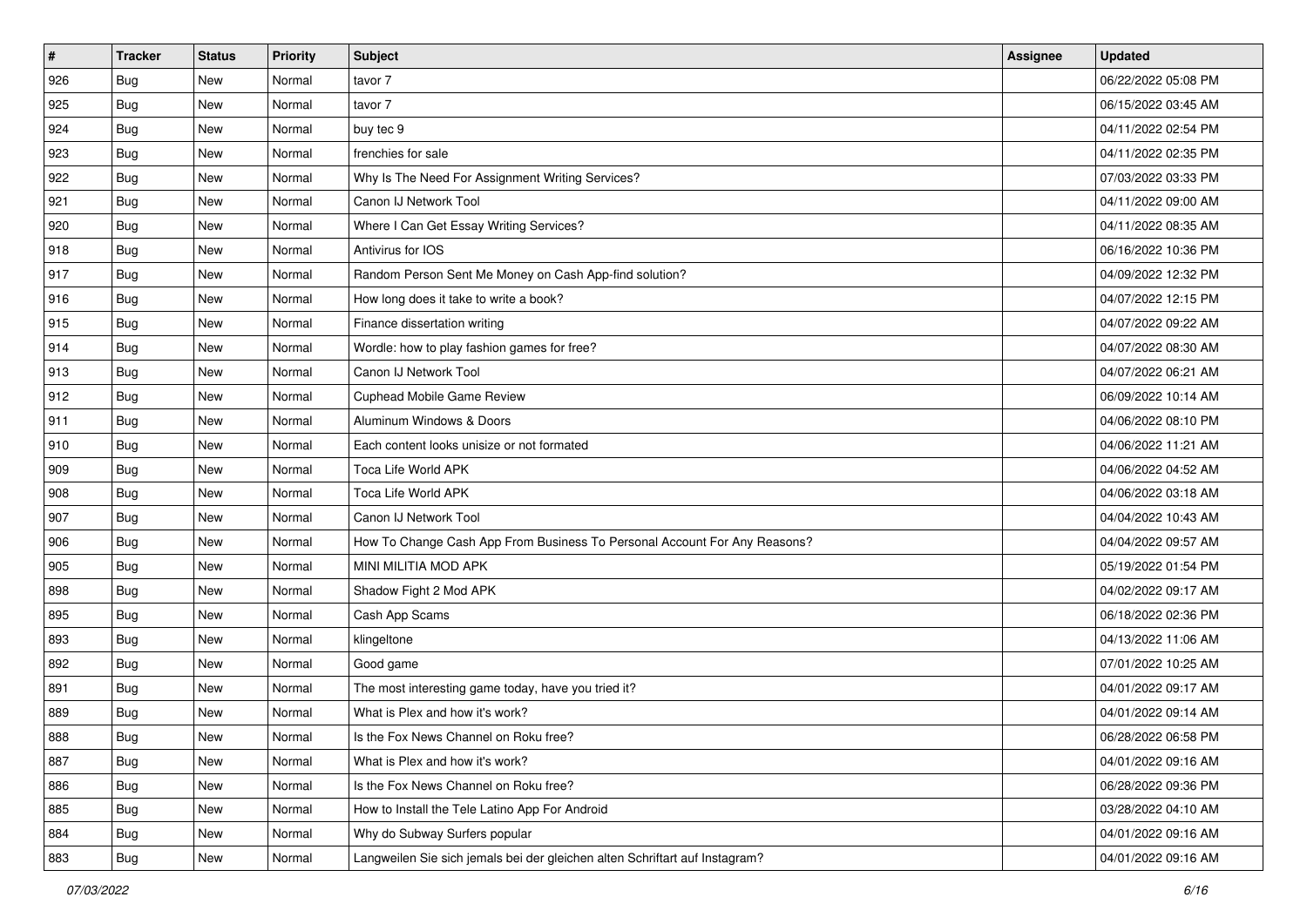| $\sharp$ | <b>Tracker</b> | <b>Status</b> | Priority | <b>Subject</b>                                                                   | <b>Assignee</b> | <b>Updated</b>      |
|----------|----------------|---------------|----------|----------------------------------------------------------------------------------|-----------------|---------------------|
| 882      | <b>Bug</b>     | New           | Normal   | How to change bank account on cash app?                                          |                 | 04/01/2022 09:16 AM |
| 880      | Bug            | New           | Normal   | Why do Subway Surfers popular                                                    |                 | 04/01/2022 09:16 AM |
| 878      | Bug            | New           | Normal   | Wie ist instazoom hilfreich beim Herunterladen von Instagram-Profilbildern       |                 | 04/08/2022 09:28 PM |
| 876      | <b>Bug</b>     | <b>New</b>    | Normal   | Download Full-Size Profile Pictures of Your Favorite Users With InstaDP          |                 | 04/01/2022 09:12 AM |
| 875      | Bug            | New           | Normal   | Red ball game                                                                    |                 | 04/01/2022 09:15 AM |
| 874      | <b>Bug</b>     | New           | Normal   | Cómo descargar Minecraft Apk                                                     |                 | 06/26/2022 08:01 AM |
| 873      | <b>Bug</b>     | New           | Normal   | Klingeltöne mp3                                                                  |                 | 04/13/2022 11:03 AM |
| 872      | Bug            | New           | Normal   | Poppy Playtime Horror Game Free                                                  |                 | 04/01/2022 09:11 AM |
| 870      | <b>Bug</b>     | New           | Normal   | Mahjong Solitaire                                                                |                 | 04/01/2022 09:12 AM |
| 869      | Bug            | New           | Normal   | Sonnerie Post Malone 2022                                                        |                 | 04/13/2022 11:05 AM |
| 865      | <b>Bug</b>     | New           | Normal   | Canon IJ Printer Utility                                                         |                 | 05/18/2022 07:24 PM |
| 864      | Bug            | New           | Normal   | Canon IJ Network Tool                                                            |                 | 04/01/2022 09:14 AM |
| 863      | <b>Bug</b>     | New           | Normal   | Canon IJ Network Tool                                                            |                 | 04/01/2022 09:12 AM |
| 862      | <b>Bug</b>     | New           | Normal   | none                                                                             |                 | 04/01/2022 09:11 AM |
| 859      | Bug            | <b>New</b>    | Normal   | Canon IJ Network Tool                                                            |                 | 04/01/2022 09:13 AM |
| 857      | <b>Bug</b>     | New           | Normal   | Welcome to the world of classic retro games                                      |                 | 04/01/2022 09:13 AM |
| 856      | <b>Bug</b>     | New           | Normal   | Online Classes Assistance Help For Student                                       |                 | 04/01/2022 09:13 AM |
| 855      | Bug            | New           | Normal   | Online Classes Assistance Help For Student                                       |                 | 04/01/2022 09:13 AM |
| 854      | Bug            | New           | Normal   | How To Resolve Password Problems Through Facebook Customer Service?              |                 | 04/09/2022 06:11 PM |
| 853      | Bug            | New           | Normal   | what is dr laser                                                                 |                 | 04/01/2022 09:13 AM |
| 852      | <b>Bug</b>     | New           | Normal   | How to cancel your French Bee flight within 24 hours?                            |                 | 04/01/2022 09:13 AM |
| 851      | <b>Bug</b>     | New           | Normal   | Laden Sie den kostenlosen MP3-Klingelton für Ihr Mobiltelefon herunter           |                 | 04/01/2022 09:14 AM |
| 850      | Bug            | New           | Normal   | Puppy Playtime APK Android                                                       |                 | 04/01/2022 09:14 AM |
| 849      | Bug            | New           | Normal   | FutEmax App Apk - Watch Soccer, Fantasy Football, And More On Your Mobile Device |                 | 04/01/2022 09:04 AM |
| 844      | Bug            | New           | Normal   | To know Chime Routing Number call on the helpline number                         |                 | 04/01/2022 08:58 AM |
| 843      | <b>Bug</b>     | New           | Normal   | Canon IJ Network Tool                                                            |                 | 04/01/2022 08:58 AM |
| 842      | <b>Bug</b>     | New           | Normal   | Join the fun game                                                                |                 | 04/01/2022 08:58 AM |
| 841      | <b>Bug</b>     | New           | Normal   | How do I activate FOX NOW?                                                       |                 | 04/01/2022 08:58 AM |
| 840      | <b>Bug</b>     | New           | Normal   | Is Tubi really free and legal?                                                   |                 | 04/01/2022 08:58 AM |
| 839      | Bug            | New           | Normal   | How do I activate FOX NOW?                                                       |                 | 04/01/2022 08:58 AM |
| 838      | <b>Bug</b>     | New           | Normal   | Celebrity Hunter Mod apk - Como instalá-lo                                       |                 | 04/01/2022 08:58 AM |
| 836      | <b>Bug</b>     | New           | Normal   | What Is The Required Amount To Pay As Cash App Clearance Fee?                    |                 | 04/01/2022 09:00 AM |
| 835      | <b>Bug</b>     | New           | Normal   | Build your strong army with Taming io                                            |                 | 04/01/2022 08:59 AM |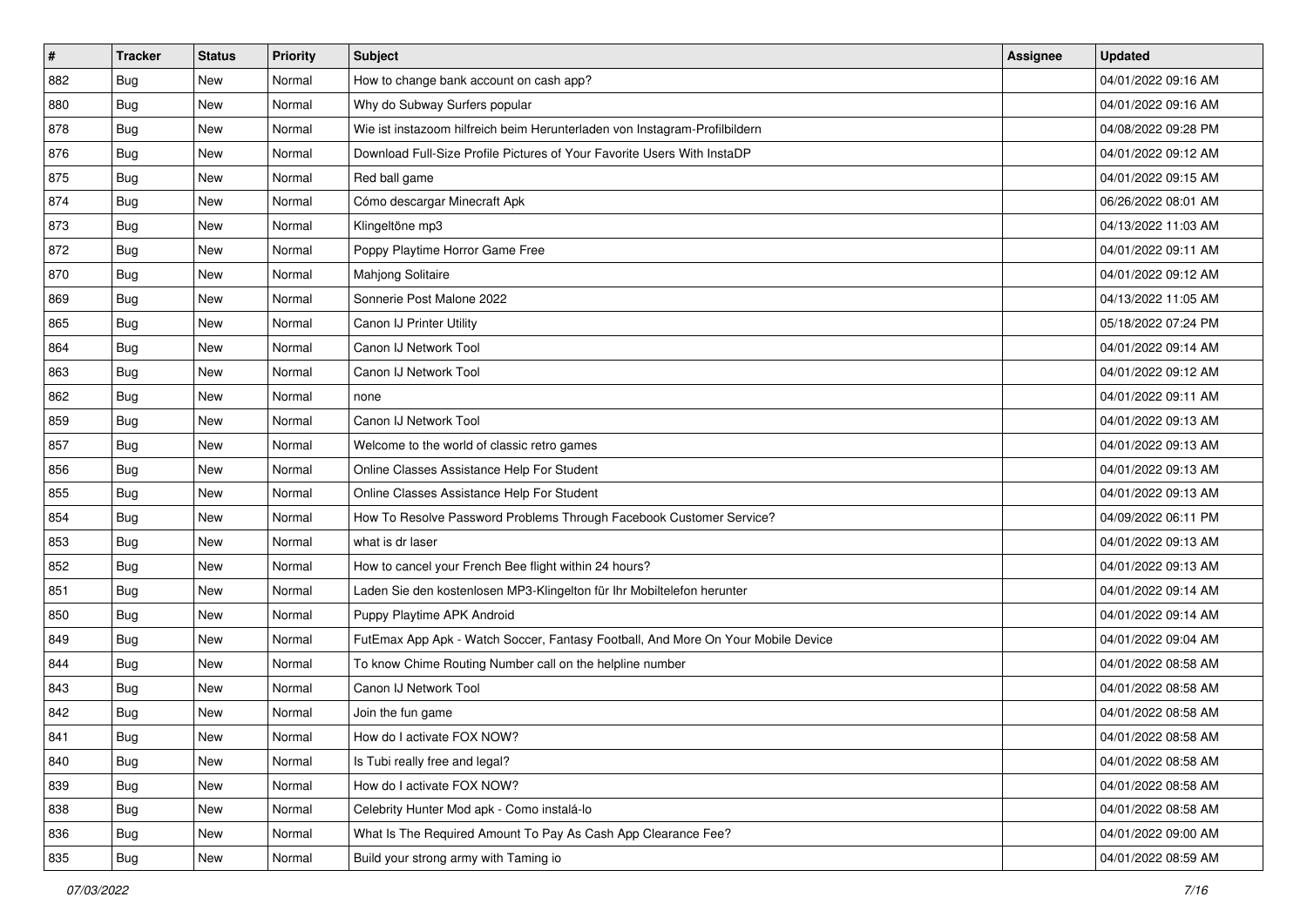| $\sharp$ | <b>Tracker</b> | <b>Status</b> | Priority | <b>Subject</b>                                                   | <b>Assignee</b> | <b>Updated</b>      |
|----------|----------------|---------------|----------|------------------------------------------------------------------|-----------------|---------------------|
| 834      | <b>Bug</b>     | New           | Normal   | Grasp the secret to relieve stress and fatigue                   |                 | 04/01/2022 08:57 AM |
| 833      | Bug            | New           | Normal   | Does Direct Deposit Hit Chime- seek Chime Customer Service       |                 | 04/01/2022 08:59 AM |
| 832      | Bug            | New           | Normal   | Choque Royale Mod Apk                                            |                 | 04/01/2022 08:59 AM |
| 831      | <b>Bug</b>     | <b>New</b>    | Normal   | Build and shoot                                                  |                 | 05/29/2022 04:47 PM |
| 830      | Bug            | New           | Normal   | Poppy Playtime APK                                               |                 | 06/27/2022 10:31 PM |
| 828      | <b>Bug</b>     | New           | Normal   | Nursery management                                               |                 | 06/28/2022 12:10 PM |
| 827      | <b>Bug</b>     | New           | Normal   | Come To Know The Required Steps To Unlock Cash App Account       |                 | 04/01/2022 08:59 AM |
| 826      | <b>Bug</b>     | New           | Normal   | How to Dowload MXL TV Premium                                    |                 | 05/26/2022 03:34 PM |
| 825      | <b>Bug</b>     | New           | Normal   | Lucky Patcher Download                                           |                 | 06/26/2022 06:09 PM |
| 822      | Bug            | New           | Normal   | Dowload Your Boyfriend Game                                      |                 | 07/02/2022 12:41 PM |
| 821      | <b>Bug</b>     | New           | Normal   | Nicoo - A Review of the Popular Battle Royale Game               |                 | 06/28/2022 08:30 AM |
| 820      | Bug            | New           | Normal   | Metal Slug Apk para Android                                      |                 | 07/03/2022 09:43 AM |
| 819      | <b>Bug</b>     | New           | Normal   | Metal Slug Apk para Android                                      |                 | 06/27/2022 09:35 AM |
| 817      | <b>Bug</b>     | New           | Normal   | Pacman 30th Anniversary                                          |                 | 07/02/2022 05:11 AM |
| 816      | Bug            | <b>New</b>    | Normal   | Play Scribble io fun with everyone                               |                 | 07/02/2022 10:43 AM |
| 811      | Bug            | New           | Normal   | Canon IJ Network Tool                                            |                 | 07/03/2022 03:22 PM |
| 809      | <b>Bug</b>     | New           | Normal   | Smash Karts - immerse yourself in the exciting race              |                 | 07/02/2022 05:46 AM |
| 808      | Bug            | New           | Normal   | Sinnvolle Guten-Morgen-Grüße                                     |                 | 07/01/2022 03:27 AM |
| 807      | Bug            | New           | Normal   | 1v1Battle is a strategic action 'Build and shoot' game           |                 | 06/27/2022 06:52 AM |
| 804      | <b>Bug</b>     | New           | Normal   | Review                                                           |                 | 07/02/2022 09:56 PM |
| 802      | <b>Bug</b>     | New           | Normal   | Who Is an ETL Engineer                                           |                 | 07/02/2022 06:40 AM |
| 801      | <b>Bug</b>     | New           | Normal   | Who Is an ETL Engineer                                           |                 | 07/02/2022 05:26 AM |
| 800      | Bug            | New           | Normal   | Who Is an ETL Engineer                                           |                 | 07/03/2022 02:50 AM |
| 799      | Bug            | New           | Normal   | Who Is an ETL Engineer                                           |                 | 07/03/2022 12:19 PM |
| 798      | <b>Bug</b>     | New           | Normal   | Who Is an ETL Engineer                                           |                 | 07/02/2022 09:12 PM |
| 796      | <b>Bug</b>     | New           | Normal   | How Does Cash App ++ actually work and What is the process of it |                 | 07/02/2022 11:27 PM |
| 795      | Bug            | New           | Normal   | Drift Boss - Exciting Race                                       |                 | 06/26/2022 06:32 PM |
| 792      | Bug            | New           | Normal   | What is Google Camera Mod?                                       |                 | 06/27/2022 10:20 AM |
| 791      | Bug            | New           | Normal   | Samsnung TV Plus is not working                                  |                 | 04/01/2022 09:03 AM |
| 790      | Bug            | New           | Normal   | My app                                                           |                 | 04/01/2022 09:03 AM |
| 789      | Bug            | New           | Normal   | Full version                                                     |                 | 07/02/2022 05:41 PM |
| 788      | <b>Bug</b>     | New           | Normal   | Intro Maker Mod APK                                              |                 | 07/03/2022 01:41 PM |
| 787      | <b>Bug</b>     | New           | Normal   | Assured Assignment Help                                          |                 | 07/03/2022 03:45 AM |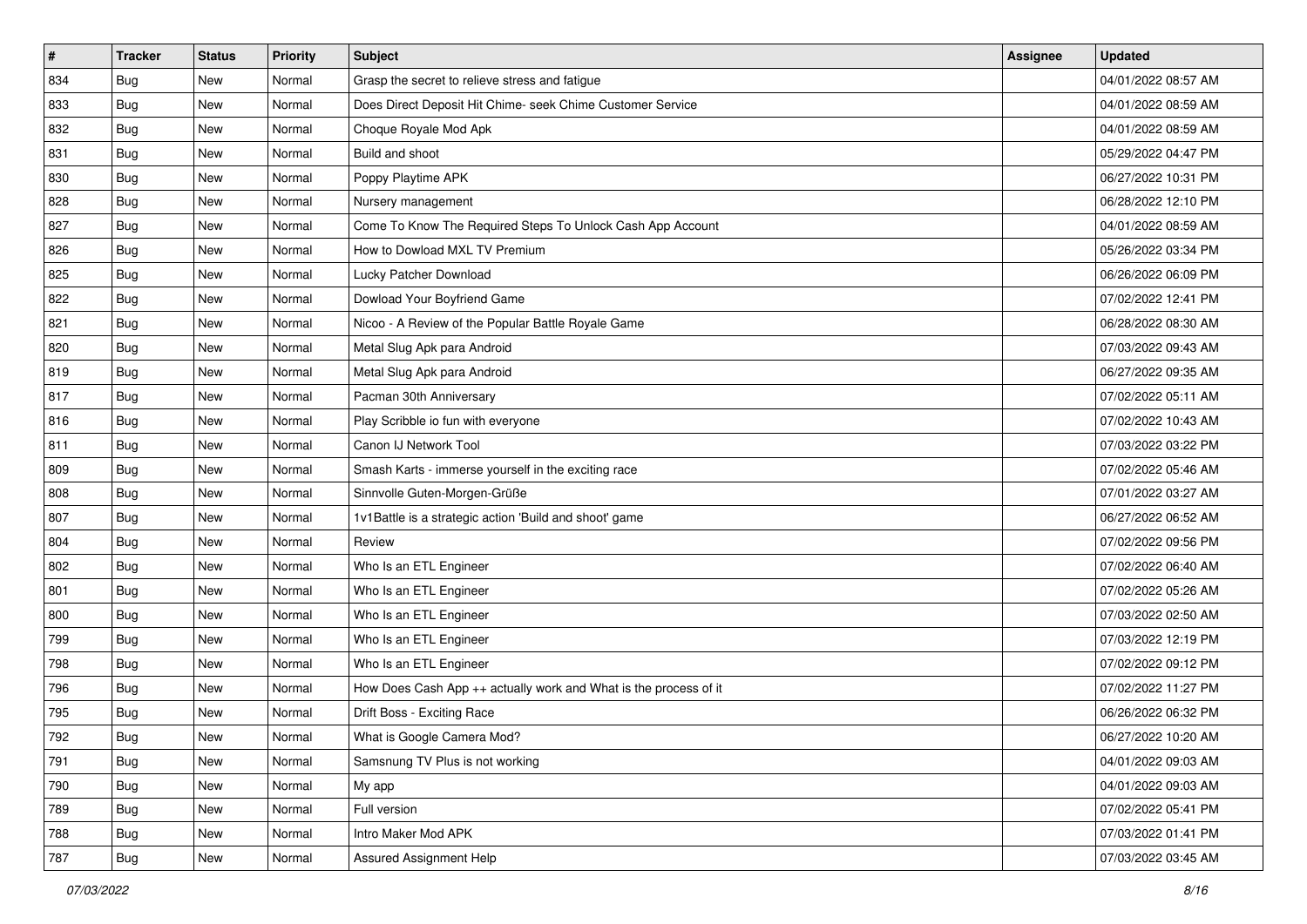| $\sharp$ | <b>Tracker</b> | <b>Status</b> | Priority | <b>Subject</b>                                                                | <b>Assignee</b> | <b>Updated</b>      |
|----------|----------------|---------------|----------|-------------------------------------------------------------------------------|-----------------|---------------------|
| 786      | <b>Bug</b>     | New           | Normal   | Best Assignment Help in Australia & UK                                        |                 | 07/02/2022 01:03 PM |
| 785      | Bug            | New           | Normal   | How To Get Money Off Cash App Without Card Or With A Card?                    |                 | 07/02/2022 07:16 AM |
| 784      | Bug            | New           | Normal   | How To Add Money On Cash App Card And Check The Funds?                        |                 | 07/02/2022 08:11 AM |
| 783      | <b>Bug</b>     | <b>New</b>    | Normal   | How Do I Determine The Reasons And Solutions To Fix Cash App Transfer Failed? |                 | 07/03/2022 07:06 AM |
| 782      | Bug            | New           | Normal   | Comment faire une sonnerie téléphonique                                       |                 | 07/03/2022 09:43 AM |
| 781      | <b>Bug</b>     | <b>New</b>    | Normal   | Free Whatsapp Group to Join                                                   |                 | 07/02/2022 07:28 AM |
| 777      | <b>Bug</b>     | New           | Normal   | Obtain driving instructions using Google Maps.                                |                 | 07/03/2022 09:38 AM |
| 776      | <b>Bug</b>     | New           | Normal   | Wibargain                                                                     |                 | 07/02/2022 09:26 AM |
| 775      | <b>Bug</b>     | New           | Normal   | cash app                                                                      |                 | 02/14/2022 08:20 AM |
| 774      | Bug            | <b>New</b>    | Normal   | Follow proper initiatives                                                     |                 | 07/01/2022 04:41 PM |
| 773      | <b>Bug</b>     | New           | Normal   | Spades - Play online free                                                     |                 | 07/02/2022 08:02 AM |
| 772      | Bug            | New           | Normal   | united airlines baggage policy                                                |                 | 07/03/2022 08:47 AM |
| 771      | <b>Bug</b>     | New           | Normal   | united airlines baggage policy                                                |                 | 07/03/2022 10:28 AM |
| 770      | <b>Bug</b>     | New           | Normal   | Canon IJ Network Tool                                                         |                 | 07/02/2022 11:06 PM |
| 769      | Bug            | <b>New</b>    | Normal   | check my cash app                                                             |                 | 07/02/2022 10:50 AM |
| 768      | <b>Bug</b>     | New           | Normal   | Where can you buy best jackets online?                                        |                 | 06/26/2022 01:50 PM |
| 767      | <b>Bug</b>     | <b>New</b>    | Normal   | apkmod                                                                        |                 | 07/03/2022 11:02 AM |
| 766      | Bug            | New           | Normal   | Pobreflix Mod APK Review                                                      |                 | 07/03/2022 03:19 PM |
| 765      | Bug            | New           | Normal   | Follow proper initiatives to check my cash app                                |                 | 07/02/2022 03:41 PM |
| 764      | Bug            | <b>New</b>    | Normal   | What is available to see what I can watch HBO Max?                            |                 | 07/03/2022 01:21 PM |
| 763      | <b>Bug</b>     | New           | High     | How to Make a Ringtone on Your iPhone                                         |                 | 07/03/2022 02:50 AM |
| 762      | <b>Bug</b>     | New           | Normal   | How To Add Money To A Cash App Card If Struggling With Low Amount?            |                 | 06/29/2022 10:53 AM |
| 760      | Bug            | New           | Normal   | apkmod                                                                        |                 | 06/27/2022 04:13 PM |
| 758      | Bug            | New           | Normal   | How Do I Study Consistently For Hours?                                        |                 | 06/27/2022 12:49 AM |
| 757      | <b>Bug</b>     | New           | Normal   | Why Is Issue of Car Maintenance so Famous for the Consumers?                  |                 | 04/01/2022 09:01 AM |
| 754      | <b>Bug</b>     | New           | Normal   | Cómo descargar tonos gratis de teléfono celular                               |                 | 06/26/2022 01:56 PM |
| 753      | <b>Bug</b>     | New           | Normal   | onlineessaygrader                                                             |                 | 06/28/2022 05:55 AM |
| 752      | Bug            | New           | Normal   | Plagerism checker                                                             |                 | 06/26/2022 06:33 PM |
| 750      | Bug            | New           | Normal   | Create a Report Template                                                      |                 | 06/26/2022 04:27 PM |
| 749      | Bug            | New           | Normal   | The Best Bubble Shooter Game for Android                                      |                 | 06/26/2022 12:12 PM |
| 748      | <b>Bug</b>     | New           | Normal   | Il y a quelques façons d'obtenir des sonneries gratuites pour votre iPhone    |                 | 06/26/2022 11:24 PM |
| 747      | <b>Bug</b>     | New           | Normal   | How to Install Tyflex Plus on Your Android Device                             |                 | 06/26/2022 08:16 AM |
| 744      | <b>Bug</b>     | New           | Normal   | <b>Pixel Survive</b>                                                          |                 | 06/28/2022 05:13 AM |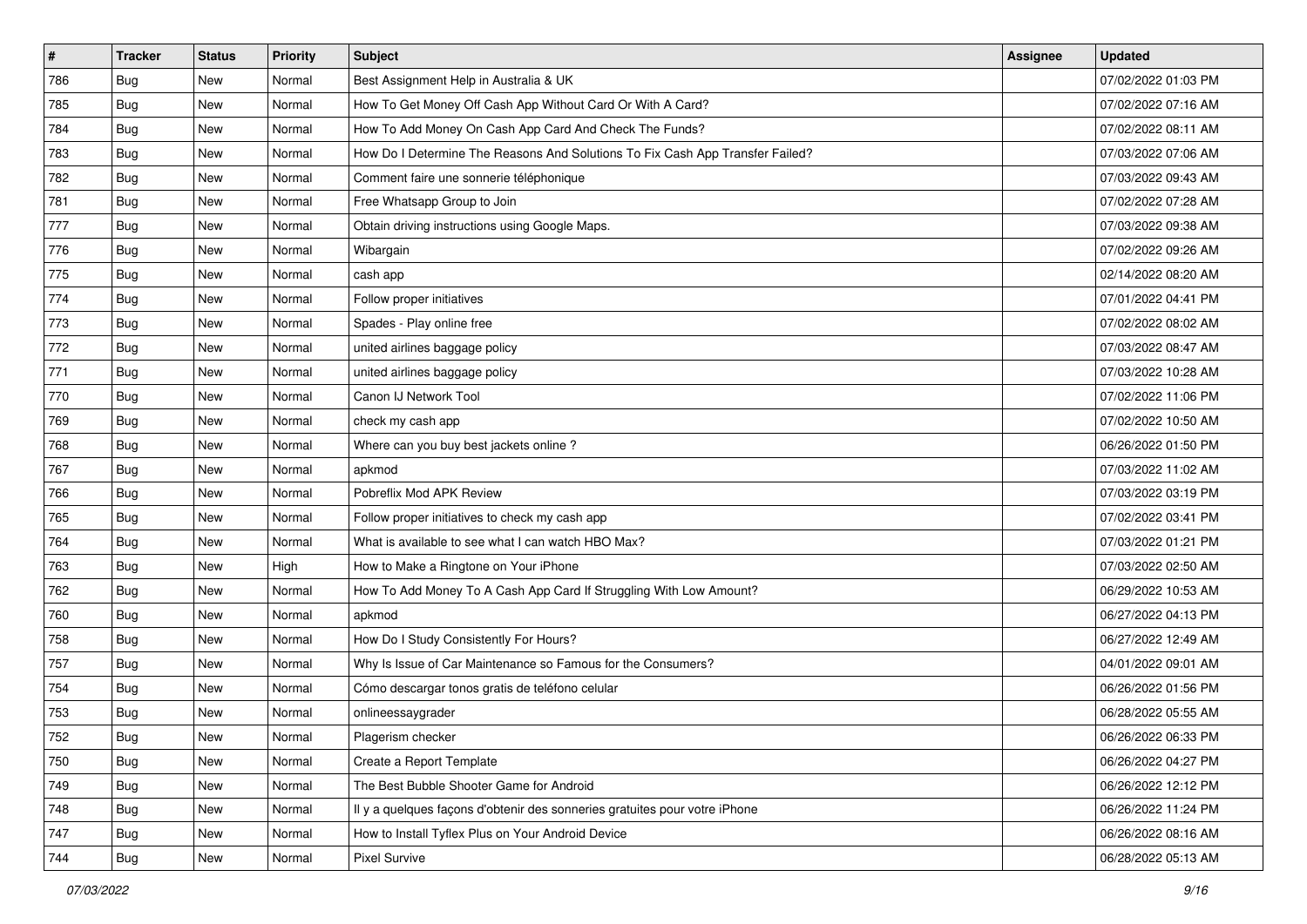| $\vert$ # | <b>Tracker</b> | <b>Status</b> | Priority | Subject                                                                                             | <b>Assignee</b> | <b>Updated</b>      |
|-----------|----------------|---------------|----------|-----------------------------------------------------------------------------------------------------|-----------------|---------------------|
| 743       | Bug            | New           | Normal   | They promote 'pixel art' contests and a 'game jam' related to the work and figure of Carlos Casares |                 | 06/28/2022 12:04 PM |
| 742       | Bug            | New           | Normal   | How Long Does Cash App Support Take To Respond For A Better Support?                                |                 | 06/25/2022 11:00 PM |
| 741       | Bug            | New           | Normal   | <b>Blockchain Technology Solutions</b>                                                              |                 | 06/26/2022 02:19 AM |
| 739       | <b>Bug</b>     | New           | Normal   | law dissertation help                                                                               |                 | 06/27/2022 06:12 PM |
| 738       | <b>Bug</b>     | New           | Normal   | How Much Amount Do I Get Using The Referral Code For Cash App?                                      |                 | 06/27/2022 03:58 PM |
| 737       | Bug            | New           | Normal   | How Do I Talk To A Live Person At Facebook If Anything Is Doubtful?                                 |                 | 06/27/2022 09:59 PM |
| 736       | <b>Bug</b>     | New           | Normal   | I Want to Edit in My Website (transfer-factor.net) Unfortunately, Unable to Edit It                 |                 | 06/24/2022 07:32 AM |
| 735       | <b>Bug</b>     | New           | Normal   | A quick fix of how to get money back from cash app stocks                                           |                 | 07/03/2022 05:40 AM |
| 734       | <b>Bug</b>     | New           | Normal   | DR. STRANGE: Multiverse of Scheduling Madness!                                                      |                 | 06/28/2022 07:07 AM |
| 733       | <b>Bug</b>     | <b>New</b>    | Normal   | How does one go about getting a book deal?                                                          |                 | 06/28/2022 06:35 PM |
| 732       | <b>Bug</b>     | New           | Normal   | Get rectifications steps about why cash app transfer failed                                         |                 | 06/26/2022 03:28 PM |
| 731       | <b>Bug</b>     | New           | Normal   | Avail Of Cash App Customer Service If Unable To Down Cash App Mobile App?                           |                 | 06/25/2022 08:36 PM |
| 730       | Bug            | New           | Normal   | Canon IJ Network Tool                                                                               |                 | 06/26/2022 05:51 PM |
| 729       | <b>Bug</b>     | New           | Normal   | Canon IJ Network Tool                                                                               |                 | 06/28/2022 01:10 PM |
| 728       | Bug            | New           | Normal   | Will Cash App refund money if scammed? Hitches With Optimum Ease                                    |                 | 06/26/2022 06:15 AM |
| 726       | <b>Bug</b>     | New           | Normal   | Mobile Application Development Services                                                             |                 | 06/30/2022 08:49 PM |
| 724       | <b>Bug</b>     | New           | Normal   | Dial Chime Customer support number for a quick response                                             |                 | 07/02/2022 05:37 AM |
| 721       | <b>Bug</b>     | New           | Normal   | Cómo instalar un Mod Apk                                                                            |                 | 07/02/2022 03:53 AM |
| 720       | Bug            | New           | Normal   | How does Cash App Phone Number provide a quick treatment?                                           |                 | 07/02/2022 07:37 PM |
| 719       | Bug            | New           | Normal   | How Do I Send \$5000 Through Cash App Account With Ease?                                            |                 | 07/03/2022 02:41 PM |
| 717       | Bug            | New           | Normal   | Disney Plus Apk - Watch Movies and TV Shows on Your Device                                          |                 | 07/01/2022 07:02 PM |
| 716       | <b>Bug</b>     | New           | Normal   | La celebración de un BabyShower.                                                                    |                 | 07/02/2022 11:34 PM |
| 715       | <b>Bug</b>     | New           | Normal   | Puppy Playtime Descargar gratis                                                                     |                 | 07/02/2022 05:29 PM |
| 714       | Bug            | New           | Normal   | Cuevana 3 Premium - Enjoy Your Favorite Movies and TV Shows on Your Smart TV                        |                 | 07/03/2022 09:32 AM |
| 712       | Bug            | New           | Normal   | <b>Tips and Tricks</b>                                                                              |                 | 06/29/2022 07:26 PM |
| 711       | Bug            | New           | Normal   | Human Fall Flat Apk Download                                                                        |                 | 07/01/2022 01:14 AM |
| 710       | <b>Bug</b>     | New           | Normal   | Take Necessary Assistance If You Are Unable Activate Cash App Card                                  |                 | 07/03/2022 01:53 AM |
| 709       | <b>Bug</b>     | New           | Normal   | How To Load Cash App Card At Walmart Without Having To Face Any Hassle?                             |                 | 07/02/2022 09:51 PM |
| 708       | Bug            | New           | Normal   | Efficient ways to proceed with the cash app dispute process?                                        |                 | 06/29/2022 10:24 AM |
| 706       | <b>Bug</b>     | New           | Normal   | How Can You Cancel A Cash App Payment Without Any Prior Information?                                |                 | 06/26/2022 09:13 AM |
| 705       | Bug            | New           | Normal   | wuxiaworld                                                                                          |                 | 07/03/2022 04:02 PM |
| 704       | <b>Bug</b>     | New           | Normal   | Reach support team of Chime Customer Service for instant help                                       |                 | 07/03/2022 12:04 AM |
| 703       | <b>Bug</b>     | New           | Normal   | For real-time help, dial Facebook customer service number                                           |                 | 07/02/2022 07:08 PM |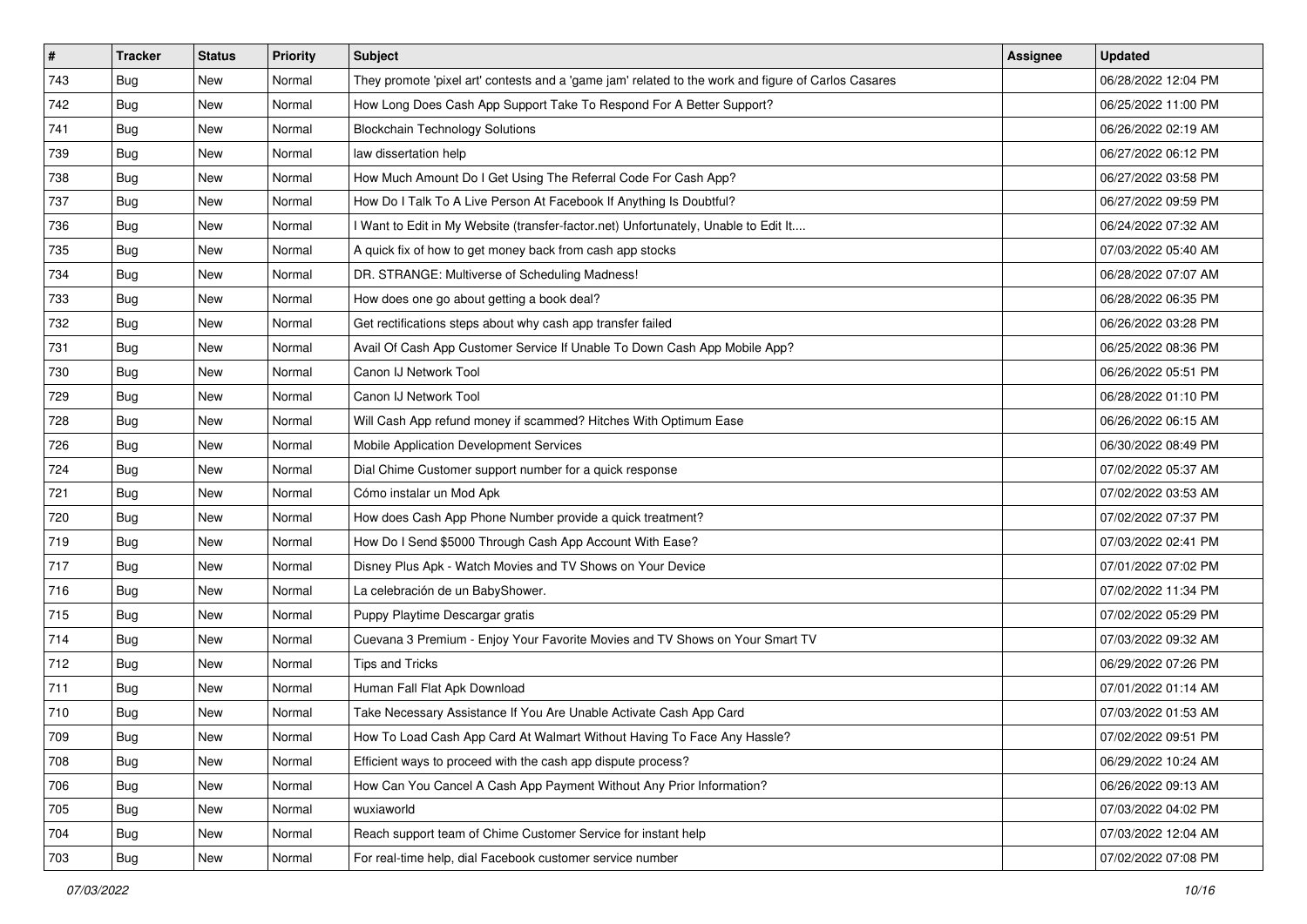| $\sharp$ | <b>Tracker</b> | <b>Status</b> | <b>Priority</b> | <b>Subject</b>                                                        | <b>Assignee</b> | <b>Updated</b>      |
|----------|----------------|---------------|-----------------|-----------------------------------------------------------------------|-----------------|---------------------|
| 702      | <b>Bug</b>     | New           | Normal          | Avail Chime Customer Service to know How To Get Chime Bank Statement  |                 | 07/03/2022 02:15 PM |
| 701      | Bug            | New           | Normal          | Why Law Essay Helper UK is Necessary?                                 |                 | 07/03/2022 11:15 AM |
| 700      | Bug            | New           | Normal          | Cómo descargar Poppy Playtime                                         |                 | 04/01/2022 09:30 AM |
| 699      | <b>Bug</b>     | New           | Normal          | Would you be able to utilize Cash App Twitch?                         |                 | 07/03/2022 05:38 AM |
| 697      | <b>Bug</b>     | New           | Normal          | How to Descargar Pura TV For Android                                  |                 | 07/02/2022 11:53 AM |
| 696      | Bug            | New           | Normal          | How to Install the TuMangaOnline App                                  |                 | 07/03/2022 01:25 PM |
| 695      | Bug            | New           | Normal          | Refer Listas IPTV Apk                                                 |                 | 07/03/2022 12:58 AM |
| 692      | <b>Bug</b>     | <b>New</b>    | Normal          | Esports 888b                                                          |                 | 07/02/2022 11:10 AM |
| 691      | <b>Bug</b>     | New           | Normal          | tea garden dublin                                                     |                 | 04/01/2022 09:31 AM |
| 690      | <b>Bug</b>     | <b>New</b>    | Normal          | campervan hire                                                        |                 | 07/02/2022 07:35 AM |
| 689      | <b>Bug</b>     | New           | Normal          | How to use twitch.tv/activate?                                        |                 | 07/01/2022 03:30 AM |
| 688      | <b>Bug</b>     | New           | Normal          | How to use twitch.tv/activate?                                        |                 | 07/03/2022 01:23 AM |
| 687      | Bug            | New           | Normal          | How to use twitch.tv/activate?                                        |                 | 07/03/2022 03:03 PM |
| 686      | <b>Bug</b>     | New           | Normal          | Welcome To The Most Demandable Mahipalpur Escorts Agency              |                 | 06/27/2022 03:45 PM |
| 684      | <b>Bug</b>     | New           | Normal          | Difference between paper map and online map                           |                 | 07/02/2022 12:46 PM |
| 682      | Bug            | New           | Normal          | Does Facebook customer service live chat allow to speak with someone? |                 | 07/03/2022 03:46 AM |
| 679      | <b>Bug</b>     | New           | Normal          | Word Finder helps you to play word games better                       |                 | 04/01/2022 09:34 AM |
| 678      | Bug            | New           | Normal          | How to be a winner in buidnow gg                                      |                 | 07/02/2022 01:45 PM |
| 677      | <b>Bug</b>     | New           | Normal          | Logo Design Services Near Me                                          |                 | 07/03/2022 05:34 AM |
| 676      | <b>Bug</b>     | New           | Normal          | Does Facebook customer service live chat allow to speak with someone? |                 | 04/01/2022 09:39 AM |
| 675      | <b>Bug</b>     | <b>New</b>    | Normal          | What Are Smart Tactics To Fix Cash App Transfer Failed Hurdles?       |                 | 06/27/2022 09:51 AM |
| 673      | <b>Bug</b>     | New           | Normal          | Learn the basics of pixel art - Clear grid                            |                 | 07/01/2022 01:56 PM |
| 672      | Bug            | New           | Normal          | The easiest way to delete ringtones on iPhone                         |                 | 07/02/2022 03:35 PM |
| 670      | Bug            | New           | Normal          | JTWhatsApp Apk - The New and Improved WhatsApp                        |                 | 07/03/2022 03:34 PM |
| 668      | Bug            | New           | Normal          | Get to know Cash App Refund Process here                              |                 | 06/29/2022 07:21 AM |
| 667      | Bug            | New           | Normal          | What Is a Ringtone?                                                   |                 | 07/02/2022 07:12 PM |
| 666      | <b>Bug</b>     | New           | Normal          | 470+ pages à colorier de Noël                                         |                 | 07/02/2022 05:51 AM |
| 664      | <b>Bug</b>     | New           | Normal          | Tea TV Apk Download - The Best Way to Watch Movies Offline            |                 | 07/03/2022 03:24 PM |
| 662      | Bug            | New           | Normal          | Oreo TV Download - The Easiest Way to Watch Live TV                   |                 | 07/03/2022 01:01 PM |
| 661      | Bug            | New           | Normal          | Turbo VPN MOD APK Download                                            |                 | 07/03/2022 05:34 AM |
| 660      | Bug            | New           | Normal          | Anchovies Nutrition Facts And Health Benefits                         |                 | 04/01/2022 09:40 AM |
| 659      | <b>Bug</b>     | New           | Normal          | Olive Oil Properties And Health Benefits                              |                 | 07/03/2022 04:54 AM |
| 658      | <b>Bug</b>     | New           | Normal          | Watermelon Nutrition Facts And Health Benefits                        |                 | 07/03/2022 11:32 AM |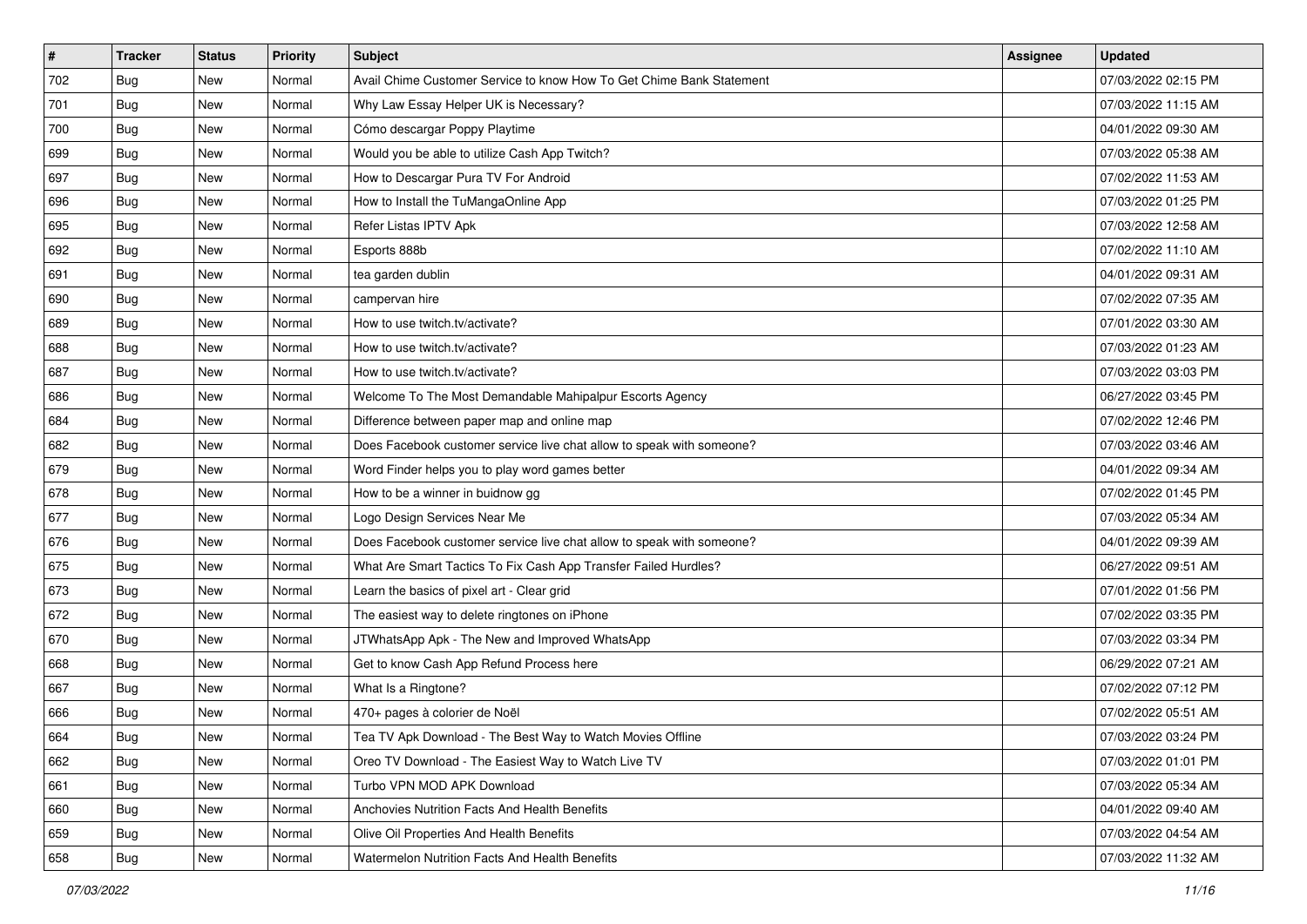| $\sharp$ | <b>Tracker</b> | <b>Status</b> | Priority | <b>Subject</b>                                                                   | <b>Assignee</b> | <b>Updated</b>      |
|----------|----------------|---------------|----------|----------------------------------------------------------------------------------|-----------------|---------------------|
| 657      | <b>Bug</b>     | New           | Normal   | Coconut Nutrition Facts And Health Benefits                                      |                 | 07/03/2022 09:59 AM |
| 656      | Bug            | New           | Normal   | Kiwi Nutrition Facts And Health Benefits                                         |                 | 07/02/2022 03:44 PM |
| 655      | Bug            | New           | Normal   | <b>Eggplant Health Benefits</b>                                                  |                 | 07/03/2022 02:18 AM |
| 653      | <b>Bug</b>     | <b>New</b>    | Normal   | Jujube (Jinjoles): Properties And Health Benefits                                |                 | 07/02/2022 08:17 PM |
| 652      | Bug            | New           | Normal   | <b>Sesame Health Benefits</b>                                                    |                 | 07/03/2022 12:28 PM |
| 651      | <b>Bug</b>     | New           | Normal   | Salmon Health Benefits                                                           |                 | 07/02/2022 12:54 PM |
| 650      | <b>Bug</b>     | New           | Normal   | <b>Cherries Health Benefits</b>                                                  |                 | 07/01/2022 03:20 PM |
| 645      | <b>Bug</b>     | New           | Normal   | thong tin chinh xac nhat hom nay                                                 |                 | 07/02/2022 10:14 AM |
| 644      | Bug            | New           | Normal   | <b>TeaTV App Review</b>                                                          |                 | 06/27/2022 11:47 AM |
| 643      | Bug            | New           | Normal   | Oreo TV Apk Download                                                             |                 | 07/02/2022 12:05 PM |
| 642      | Bug            | New           | Normal   | thong tin thoi tiet ngay hom nay                                                 |                 | 07/03/2022 12:34 PM |
| 641      | Bug            | New           | Normal   | Get Best Economics Dissertation Writing Service                                  |                 | 06/25/2022 10:04 AM |
| 640      | Bug            | New           | Normal   | play game with me                                                                |                 | 07/03/2022 03:41 PM |
| 639      | <b>Bug</b>     | New           | Normal   | thong tin chinh xac                                                              |                 | 07/02/2022 09:13 PM |
| 638      | Bug            | <b>New</b>    | Normal   | Run 3 game                                                                       |                 | 07/02/2022 06:04 PM |
| 636      | Bug            | New           | Normal   | What is the most popular furniture color?                                        |                 | 07/02/2022 09:47 PM |
| 635      | <b>Bug</b>     | <b>New</b>    | Normal   | Buy Steroids Online with OurMedicnes.com   Best Quality Steroids                 |                 | 07/02/2022 06:56 PM |
| 634      | Bug            | New           | Normal   | Buy Vidalista Tablets (Tadalafil) at [\$25 OFF + Free Shipping] Vidalistatablets |                 | 07/01/2022 06:59 AM |
| 633      | Bug            | New           | Normal   | How i can i solve my issue                                                       |                 | 04/01/2022 09:38 AM |
| 632      | Bug            | New           | Normal   | CheapestMedsShop   100% Safe Medicines Online in UK & AUS.                       |                 | 07/02/2022 05:41 AM |
| 631      | Bug            | New           | Normal   | How Can I Load Cash App Card at Walmart straight away?                           |                 | 06/26/2022 04:07 PM |
| 630      | <b>Bug</b>     | New           | Normal   | How Can I Load Cash App Card at Walmart straight away?                           |                 | 06/26/2022 12:04 AM |
| 629      | Bug            | New           | Normal   | How Can I Load Cash App Card at Walmart straight away?                           |                 | 07/03/2022 03:17 PM |
| 628      | Bug            | New           | Normal   | CV reviewing services!                                                           |                 | 07/03/2022 10:02 AM |
| 627      | Bug            | New           | Normal   | <b>HELO</b>                                                                      |                 | 07/02/2022 07:09 AM |
| 625      | <b>Bug</b>     | New           | Normal   | The best free online driving directions tool                                     |                 | 04/01/2022 09:28 AM |
| 624      | <b>Bug</b>     | New           | Normal   | Use go with the Driving Directions for your go                                   |                 | 07/03/2022 10:13 AM |
| 623      | I Bug          | New           | Normal   | Listen to online radio stations for mobile phones                                |                 | 07/03/2022 03:42 PM |
| 622      | Bug            | New           | Normal   | CheapestMedsShop   100% Safe Medicines Online in UK & AUS.                       |                 | 07/02/2022 01:33 AM |
| 621      | Bug            | New           | Normal   | Buy All Modafinil & Armodafinil Tablets @Buy Modafinil US                        |                 | 07/03/2022 06:05 AM |
| 620      | Bug            | New           | Normal   | Viagra Meds: Fastest & Quick Delivery On Your Doorstep - USA                     |                 | 06/28/2022 04:33 AM |
| 619      | <b>Bug</b>     | New           | Normal   | Online Trusted Medicine Store in US for Health - Genericmedsupply                |                 | 07/02/2022 07:04 PM |
| 618      | <b>Bug</b>     | New           | Normal   | Buy Steroids Online with OurMedicnes.com   Best Quality Steroids                 |                 | 07/03/2022 04:38 AM |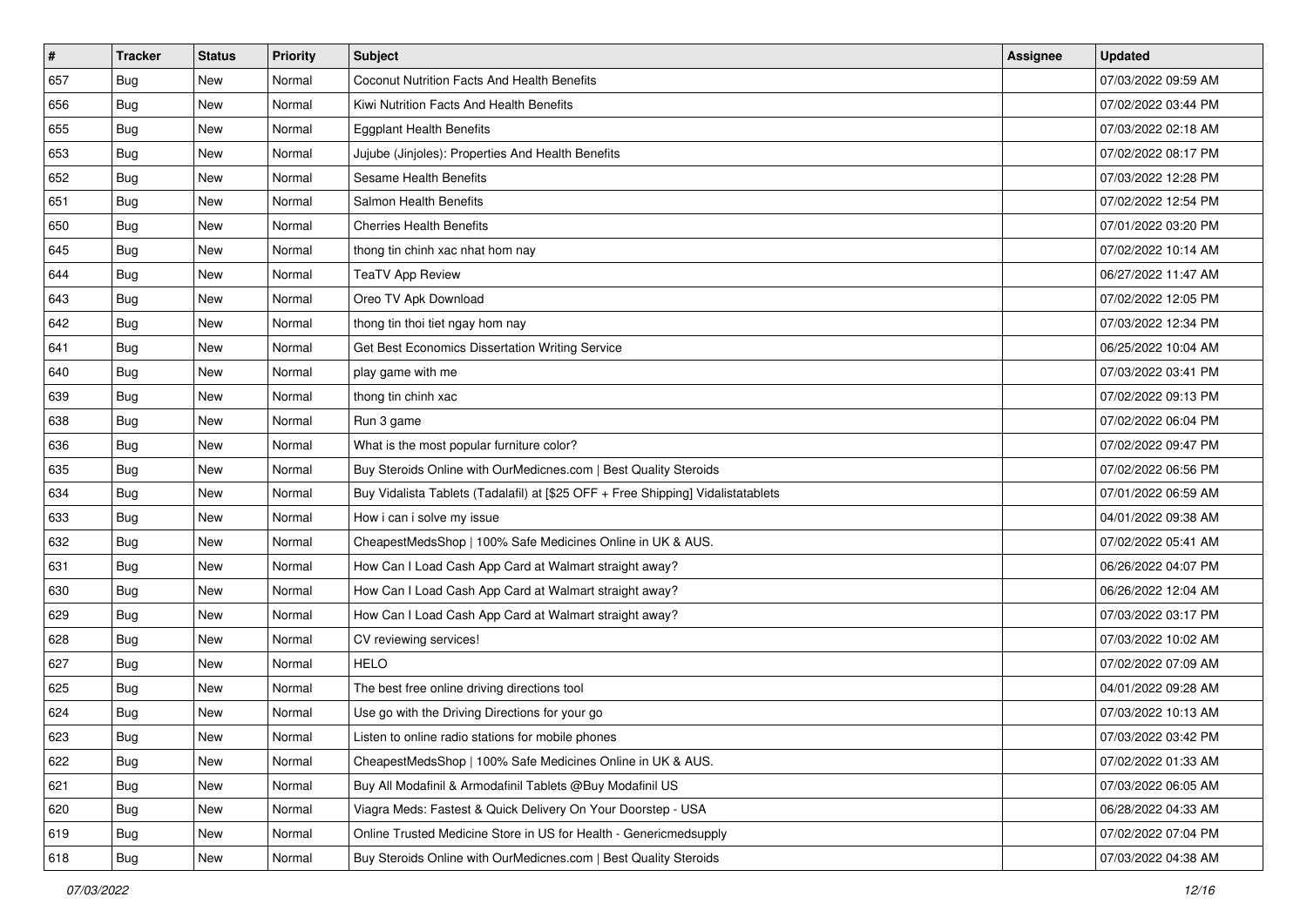| $\vert$ # | <b>Tracker</b> | <b>Status</b> | Priority | Subject                                                                                                                                                                                                                                                               | <b>Assignee</b> | <b>Updated</b>      |
|-----------|----------------|---------------|----------|-----------------------------------------------------------------------------------------------------------------------------------------------------------------------------------------------------------------------------------------------------------------------|-----------------|---------------------|
| 617       | <b>Bug</b>     | <b>New</b>    | Normal   | Buy Vidalista Tablets (Tadalafil) at [\$25 OFF + Free Shipping] Vidalistatablets                                                                                                                                                                                      |                 | 07/03/2022 12:57 PM |
| 616       | Bug            | New           | Normal   | Buy Anavar Tablets   Anavar For Sale in USA, UK & Australia                                                                                                                                                                                                           |                 | 07/03/2022 11:45 AM |
| 615       | Bug            | New           | Normal   | CheapestMedsShop   100% Safe Medicines Online in USA UK & AUS.                                                                                                                                                                                                        |                 | 07/03/2022 01:09 AM |
| 614       | Bug            | New           | Normal   | Como baixar o MOD APK no celular                                                                                                                                                                                                                                      |                 | 07/02/2022 08:53 PM |
| 613       | Bug            | New           | Normal   | Buy Aspadol 100mg Tab Online in US, UK, AU   Erospharmacy                                                                                                                                                                                                             |                 | 07/03/2022 01:06 AM |
| 612       | <b>Bug</b>     | New           | Normal   | <b>Luxury Slingshot Rental</b>                                                                                                                                                                                                                                        |                 | 07/03/2022 05:49 AM |
| 609       | Bug            | New           | High     | Online Trusted Medicine Store in US for Health - Genericmedsupply                                                                                                                                                                                                     |                 | 07/01/2022 09:20 AM |
| 607       | <b>Bug</b>     | <b>New</b>    | Normal   | Vex 5                                                                                                                                                                                                                                                                 |                 | 06/27/2022 11:24 PM |
| 604       | Bug            | New           | Normal   | Idle Game Online                                                                                                                                                                                                                                                      |                 | 07/03/2022 01:49 PM |
| 603       | Bug            | <b>New</b>    | Normal   | Premiere gratuito da lista de IPTV                                                                                                                                                                                                                                    |                 | 06/29/2022 08:40 PM |
| 600       | <b>Bug</b>     | New           | Normal   | Play Store Pro                                                                                                                                                                                                                                                        |                 | 07/03/2022 12:51 AM |
| 599       | Bug            | <b>New</b>    | Normal   | Do you know how to delete cash app account from your computer?                                                                                                                                                                                                        |                 | 07/03/2022 07:12 AM |
| 598       | Bug            | New           | Normal   | Universo s / f Download                                                                                                                                                                                                                                               |                 | 07/02/2022 08:36 PM |
| 597       | Bug            | New           | Normal   | Universo s / f Download                                                                                                                                                                                                                                               |                 | 06/29/2022 08:19 PM |
| 596       | Bug            | <b>New</b>    | Normal   | <b>Kids Games</b>                                                                                                                                                                                                                                                     |                 | 06/27/2022 04:08 AM |
| 595       | Bug            | New           | Normal   | RFM Online - une révolution dans la gestion de l'identité numérique                                                                                                                                                                                                   |                 | 06/27/2022 11:06 PM |
| 593       | Bug            | New           | Normal   | Eiffel Spark Ultimate C2 SN series is a fully synthetic range of advanced performance engine oils blended in high<br>performance fully synthetic (PAO - polyalphaolefin) basestocks fortified with advanced technology additive system,<br>specifically formulated to |                 | 07/02/2022 03:26 PM |
| 592       | Bug            | <b>New</b>    | Normal   | Deezer Premium APK - Baixe músicas de qualquer lugar do mundo de graça                                                                                                                                                                                                |                 | 07/03/2022 08:21 AM |
| 591       | Bug            | New           | Normal   | How To Find Facebook Modifications For Your Spotify Premium Apk?                                                                                                                                                                                                      |                 | 07/01/2022 05:19 AM |
| 590       | Bug            | New           | Normal   | Follow proper initiatives to check my cash app card balance:                                                                                                                                                                                                          |                 | 07/02/2022 09:21 PM |
| 589       | Bug            | <b>New</b>    | Normal   | How can I get the cash app phone number of customer support?                                                                                                                                                                                                          |                 | 06/30/2022 12:20 AM |
| 588       | <b>Bug</b>     | New           | Normal   | YouTube Vanced Apk Manager App - Como instalá-lo                                                                                                                                                                                                                      |                 | 06/28/2022 10:56 PM |
| 587       | Bug            | New           | Normal   | Why Picsart Pro Offers Great Features                                                                                                                                                                                                                                 |                 | 07/03/2022 03:54 AM |
| 586       | <b>Bug</b>     | New           | Normal   | Best Modifications For Your Mobile Phone                                                                                                                                                                                                                              |                 | 07/01/2022 04:02 PM |
| 585       | Bug            | New           | Normal   | What is cash app help number?                                                                                                                                                                                                                                         |                 | 06/26/2022 06:21 PM |
| 584       | Bug            | New           | Normal   | Want the cash app customer service number to check balance?                                                                                                                                                                                                           |                 | 07/02/2022 07:36 PM |
| 583       | Bug            | New           | High     | Need the Cash app customer service phone number?                                                                                                                                                                                                                      |                 | 07/01/2022 01:40 PM |
| 581       | Bug            | New           | Normal   | E-Learning Course Help                                                                                                                                                                                                                                                |                 | 07/03/2022 01:00 PM |
| 577       | Bug            | New           | Normal   | Follow these easy steps to make Admiral Casino Login                                                                                                                                                                                                                  |                 | 07/03/2022 01:14 PM |
| 576       | Bug            | New           | Normal   | So laden Sie ein Instagram-Bild herunter                                                                                                                                                                                                                              |                 | 06/30/2022 06:17 PM |
| 574       | Bug            | New           | Normal   | How to fix the Epson printer offline issue due to a wired connection?                                                                                                                                                                                                 |                 | 06/29/2022 10:23 AM |
| 573       | Bug            | New           | Normal   | Experimente lo mejor en la aplicación Apk de juegos gratis                                                                                                                                                                                                            |                 | 07/03/2022 10:36 AM |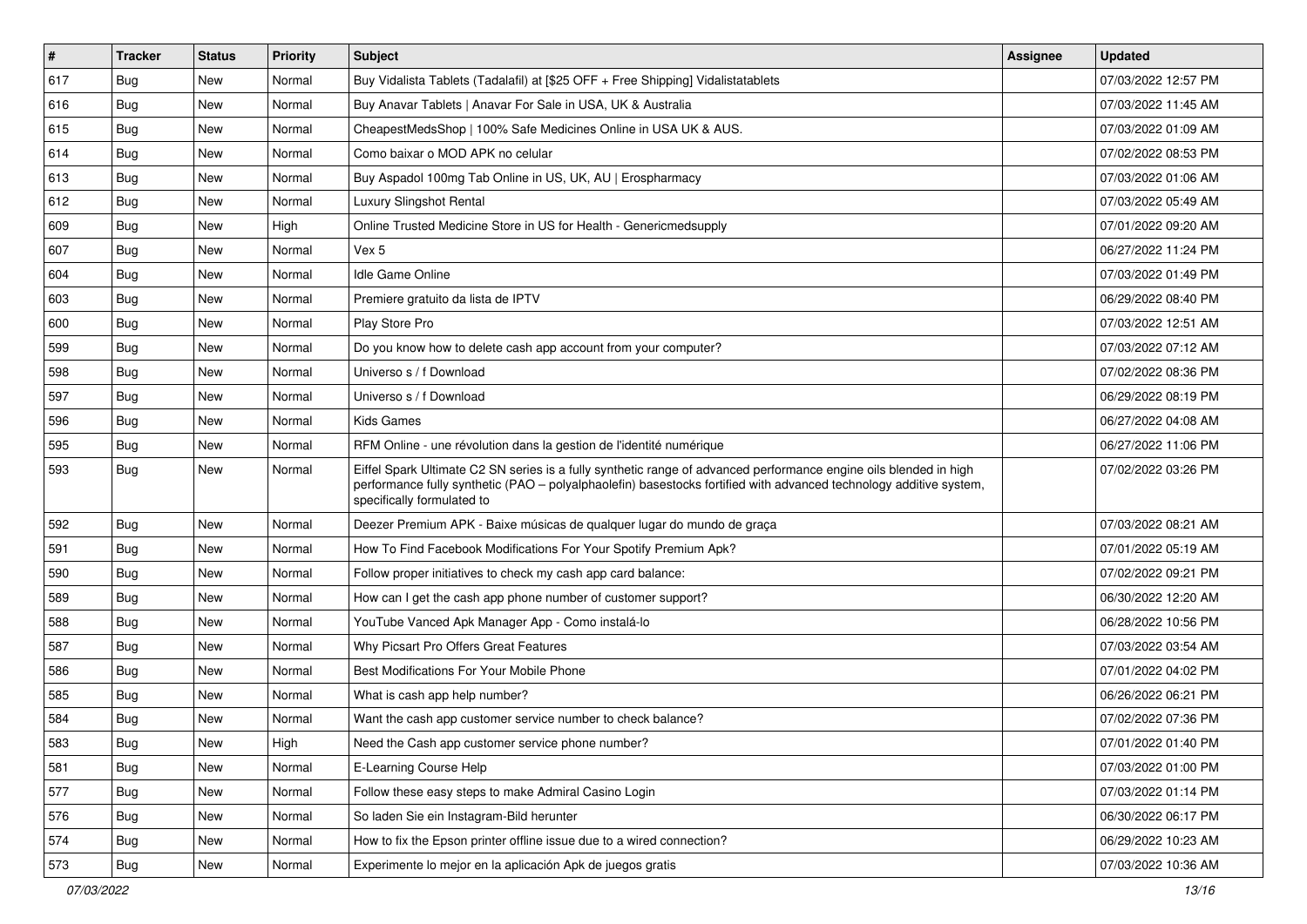| $\vert$ # | Tracker    | <b>Status</b> | Priority | <b>Subject</b>                                                                                                                                                                                                                                 | <b>Assignee</b> | <b>Updated</b>      |
|-----------|------------|---------------|----------|------------------------------------------------------------------------------------------------------------------------------------------------------------------------------------------------------------------------------------------------|-----------------|---------------------|
| 568       | Bug        | New           | Normal   | Instale a versão mais recente do YouTube Premium                                                                                                                                                                                               |                 | 07/03/2022 04:10 PM |
| 567       | Bug        | New           | Normal   | Singapore assignment help                                                                                                                                                                                                                      |                 | 07/03/2022 01:33 PM |
| 566       | Bug        | New           | Normal   | Kinemaster Pro Download - los App Review                                                                                                                                                                                                       |                 | 04/01/2022 09:27 AM |
| 565       | Bug        | New           | Normal   | How To Install RepelisPlus On Your Android Phone?                                                                                                                                                                                              |                 | 06/30/2022 02:26 PM |
| 564       | Bug        | New           | Normal   | How To Install RepelisPlus On Your Android Phone?                                                                                                                                                                                              |                 | 07/02/2022 11:29 PM |
| 563       | Bug        | New           | Normal   | Understanding the Difference Between Free and Paid Mod Apks                                                                                                                                                                                    |                 | 07/03/2022 04:16 AM |
| 562       | Bug        | New           | Normal   | Learn Basic Mahjong Rules                                                                                                                                                                                                                      |                 | 07/03/2022 02:34 PM |
| 561       | <b>Bug</b> | New           | Normal   | Enjoy the Full YouTube Premium Experience With YouTube Premium Membership                                                                                                                                                                      |                 | 07/03/2022 07:38 AM |
| 560       | <b>Bug</b> | New           | Normal   | Whatsapp Aero - Make Your Phone Auto Connect                                                                                                                                                                                                   |                 | 04/01/2022 09:28 AM |
| 559       | Bug        | New           | High     | What Are Permission For Applications like Facebook Sending MMS?                                                                                                                                                                                |                 | 07/03/2022 06:43 AM |
| 556       | <b>Bug</b> | New           | Normal   | Play Game Mod Apk With Your Friends                                                                                                                                                                                                            |                 | 07/02/2022 07:36 PM |
| 555       | Bug        | New           | Normal   | web design development in hyderabad                                                                                                                                                                                                            |                 | 07/02/2022 01:13 AM |
| 554       | Bug        | New           | Normal   | XvideoStudio Video Editor APK Free Download on TechToDown                                                                                                                                                                                      |                 | 07/03/2022 05:10 AM |
| 553       | <b>Bug</b> | New           | Normal   | Cinema HD APK - Free Movie Enjoyment App on Android                                                                                                                                                                                            |                 | 07/03/2022 03:58 PM |
| 551       | <b>Bug</b> | New           | Normal   | Why Do Students Need Online Best Dissertation Writing Services?                                                                                                                                                                                |                 | 07/03/2022 11:16 AM |
| 550       | Bug        | New           | Normal   | Nederland FM - beste manieren om naar internationale radio op internet te luisteren                                                                                                                                                            |                 | 06/29/2022 12:06 AM |
| 549       | Bug        | New           | Normal   | Radio Luisteren                                                                                                                                                                                                                                |                 | 07/02/2022 01:24 AM |
| 548       | Bug        | New           | Normal   | Web N Logo Design                                                                                                                                                                                                                              |                 | 06/28/2022 08:24 AM |
| 547       | Bug        | New           | Normal   | Get rid of the issue of cash app down by calling experts.                                                                                                                                                                                      |                 | 07/03/2022 01:22 PM |
| 544       | Bug        | New           | Normal   | Hey! I had a very cool idea to order our general picture on canvas for my family as a gift. But couldn't find a good<br>one. Once my friend advised me this article in which I found what I was looking for and gave a cool gift to my family. |                 | 06/27/2022 04:10 AM |
| 542       | <b>Bug</b> | <b>New</b>    | Normal   | Web N Logo Design                                                                                                                                                                                                                              |                 | 07/03/2022 05:19 AM |
| 541       | Bug        | New           | Normal   | How to fix the cash app payment failed errors?                                                                                                                                                                                                 |                 | 07/03/2022 01:35 PM |
| 540       | <b>Bug</b> | New           | Normal   | Why Haven't I Received My Cash App Card? Can I get t the reasons behind it                                                                                                                                                                     |                 | 06/29/2022 09:42 AM |
| 539       | Bug        | New           | Normal   | Do you want to know how to activate cash card through phone number?                                                                                                                                                                            |                 | 04/01/2022 09:25 AM |
| 538       | <b>Bug</b> | New           | Normal   | Will cash app refund money if scammed quickly?                                                                                                                                                                                                 |                 | 06/27/2022 10:25 AM |
| 537       | Bug        | New           | Normal   | Get tech assistance with customer support on ATT Yahoo email login issue.                                                                                                                                                                      |                 | 07/03/2022 03:29 PM |
| 533       | <b>Bug</b> | New           | Normal   | How to complete the homework assignments in economics in the easiest way?                                                                                                                                                                      |                 | 06/30/2022 07:33 PM |
| 532       | Bug        | New           | Normal   | My Assignment Help                                                                                                                                                                                                                             |                 | 07/03/2022 03:03 PM |
| 529       | Bug        | New           | Normal   | Thop TV APK - Free Download for Android                                                                                                                                                                                                        |                 | 07/03/2022 11:48 AM |
| 528       | Bug        | New           | Normal   | Korean Mag                                                                                                                                                                                                                                     |                 | 07/02/2022 07:48 PM |
| 526       | <b>Bug</b> | New           | Normal   | Soundcloud to mp3 converter - Download Soundcloud songs                                                                                                                                                                                        |                 | 07/02/2022 10:23 PM |
| 525       | <b>Bug</b> | New           | Normal   | If you don't have a QR code: How to activate cash app card in app                                                                                                                                                                              |                 | 07/03/2022 05:33 AM |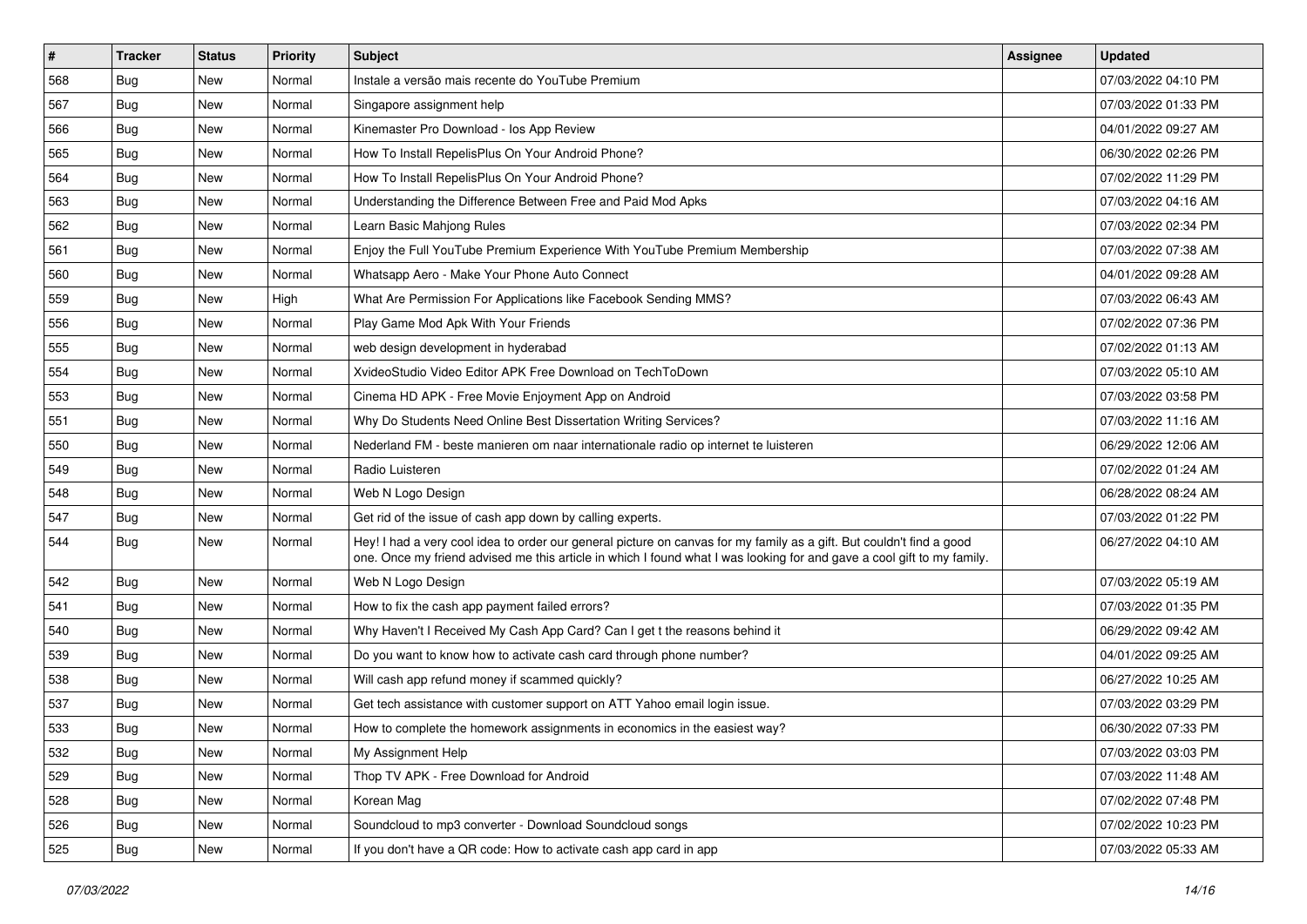| $\vert$ # | <b>Tracker</b> | <b>Status</b> | <b>Priority</b> | Subject                                                                                  | <b>Assignee</b> | <b>Updated</b>      |
|-----------|----------------|---------------|-----------------|------------------------------------------------------------------------------------------|-----------------|---------------------|
| 524       | <b>Bug</b>     | New           | Normal          | How Does Google Account Recovery Work If Your Account Is Hacked?                         |                 | 07/02/2022 11:49 PM |
| 520       | Bug            | New           | Normal          | What Is The Major Role Of Cash.app/Help and Support Page?                                |                 | 07/03/2022 07:21 AM |
| 519       | Bug            | New           | Normal          | Are you finding online UK Assignment writers?                                            |                 | 07/03/2022 07:03 AM |
| 518       | <b>Bug</b>     | New           | Normal          | How To Check The Balance Of Cash App Account By Taking Cash App Support?                 |                 | 07/01/2022 01:39 AM |
| 517       | <b>Bug</b>     | New           | Normal          | Proficient tips to take help of cash app support professionals:                          |                 | 07/03/2022 10:41 AM |
| 516       | Bug            | New           | Normal          | Does Cash App Help To Get Cash App Refund Without Any Interruption?                      |                 | 06/29/2022 05:12 PM |
| 515       | Bug            | New           | Normal          | Fragment Nike Dunk High Tokyo Fake                                                       |                 | 07/03/2022 01:29 PM |
| 514       | <b>Bug</b>     | New           | Normal          | Trans-Caribbean                                                                          |                 | 07/02/2022 07:41 PM |
| 512       | Bug            | New           | Normal          | The Importance Of Using Custom Writing Services                                          |                 | 07/03/2022 06:05 AM |
| 508       | <b>Bug</b>     | <b>New</b>    | Normal          | hire a professional dissertation help                                                    |                 | 07/03/2022 09:10 AM |
| 507       | Bug            | New           | Normal          | central.bitdefender.com                                                                  |                 | 07/03/2022 02:36 PM |
| 506       | <b>Bug</b>     | New           | Normal          | www.trendmicro.com/activate                                                              |                 | 07/03/2022 03:12 PM |
| 505       | Bug            | New           | Normal          | www.trendmicro.com/activate                                                              |                 | 07/03/2022 01:32 PM |
| 504       | <b>Bug</b>     | New           | Normal          | A beginner should always look for online Java assignment help!                           |                 | 07/03/2022 10:06 AM |
| 503       | <b>Bug</b>     | New           | Normal          | Youtube Premium Apk free download for Android                                            |                 | 07/03/2022 01:44 PM |
| 502       | Bug            | New           | Normal          | Les instructions pour définir des sonneries pour iPhone sont simples et faciles à suivre |                 | 07/03/2022 04:41 PM |
| 497       | <b>Bug</b>     | New           | Normal          | Fake Nike Dunk Low Off-White Lot 50                                                      |                 | 07/03/2022 08:33 AM |
| 496       | <b>Bug</b>     | New           | Normal          | What is Live NetTV?                                                                      |                 | 07/03/2022 06:41 AM |
| 495       | <b>Bug</b>     | New           | Normal          | Twitch Clip Downloader Download Twitch Clips Online 2021                                 |                 | 07/03/2022 12:01 PM |
| 494       | <b>Bug</b>     | New           | Normal          | <b>Buy Discussion Post</b>                                                               |                 | 07/03/2022 08:05 AM |
| 492       | <b>Bug</b>     | New           | Normal          | HD Streamz MOD APK v3.5.5 (Keine Werbung)                                                |                 | 07/03/2022 04:11 PM |
| 490       | <b>Bug</b>     | New           | Normal          | Unlock cash app account by getting quick solutions from the technical executives         |                 | 07/03/2022 09:57 AM |
| 489       | Bug            | New           | Normal          | Get cash app refund instantly if sent to the wrong person                                |                 | 07/03/2022 04:41 PM |
| 488       | Bug            | New           | Normal          | Quick solution to solve cash app dispute by the technical team                           |                 | 07/03/2022 05:02 AM |
| 487       | Bug            | New           | Normal          | Cheap Fake Dunks                                                                         |                 | 07/03/2022 09:11 AM |
| 484       | Bug            | New           | Normal          | UK best essay writing service                                                            |                 | 07/03/2022 12:53 AM |
| 483       | Bug            | New           | Normal          | UK best essay writing service                                                            |                 | 07/02/2022 09:00 PM |
| 482       | Bug            | New           | Normal          | <b>Text Window</b>                                                                       |                 | 07/03/2022 04:30 PM |
| 481       | Bug            | New           | Normal          | Nur Online Shop                                                                          |                 | 06/29/2022 03:52 PM |
| 480       | Bug            | New           | Normal          | Nur Online Shop                                                                          |                 | 07/03/2022 10:28 AM |
| 479       | Bug            | New           | Normal          | Limousine Service Bellevue WA                                                            |                 | 07/03/2022 03:10 AM |
| 477       | <b>Bug</b>     | New           | Normal          | What Does Online Coupon Mean?                                                            |                 | 07/01/2022 01:48 PM |
| 475       | <b>Bug</b>     | New           | Normal          | Floor Cleaning Arlington MA                                                              |                 | 06/29/2022 05:53 PM |